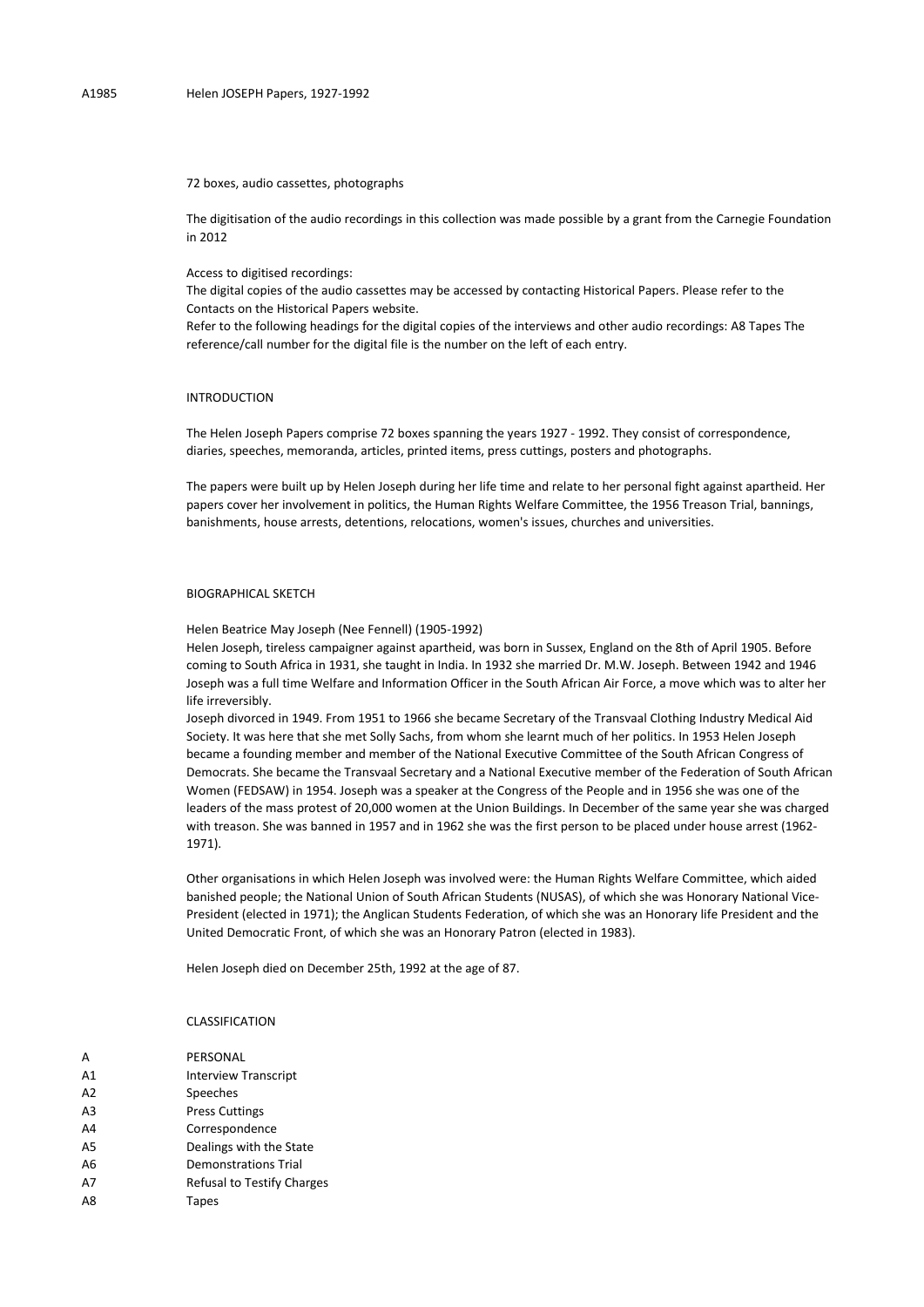| A9              | Photographs                                              |
|-----------------|----------------------------------------------------------|
| A10             | Publications                                             |
| A11             | Awards, Distinctions and Citations                       |
| A12             | Job Applications, Testimonials and Certificates          |
| A13             | Death and Funeral                                        |
| A14             | Miscellaneous                                            |
| В               | HUMAN RIGHTS WELFARE COMMITTEE                           |
| <b>B1</b>       | Constitutions                                            |
| <b>B2</b>       | <b>Minutes</b>                                           |
| B3              | Duties                                                   |
| <b>B4</b>       | Finance                                                  |
| <b>B5</b>       | Lists of Banished                                        |
| B6              | Correspondence                                           |
| <b>B7</b>       | Pietermaritzburg Committee                               |
| B8              | <b>Press Cuttings</b>                                    |
| <b>B9</b>       | Closure                                                  |
| B10             | Miscellaneous                                            |
|                 |                                                          |
| C<br>C1         | UNIVERSITIES                                             |
|                 | National Union of South African Students (NUSAS)         |
| C <sub>2</sub>  | <b>Individual Universities</b><br>Academic Freedom       |
| C3              |                                                          |
| C <sub>4</sub>  | King's College                                           |
| C5              | Department of National Education Report                  |
| C6              | <b>SASPU Publications</b>                                |
| D               | <b>CHURCHES AND RELIGIOUS ORGANISATIONS</b>              |
| D1              | Kairos Document                                          |
| D <sub>2</sub>  | Liberation Theology in S.A.                              |
| D3              | <b>SACC</b>                                              |
| D4              | Anglican Students Federation                             |
| D5              | St.Mary's Cathedral                                      |
| D6              | Enthronements                                            |
| D7              | Episcopal Church for a Free South Africa                 |
| D8              | German Confessional Church                               |
| D9              | Publications                                             |
| D <sub>10</sub> | <b>Press Cuttings</b>                                    |
| D11             | Addresses, Papers and Memoranda                          |
| D12             | Pietermaritzburg Agency for Christian Social Awareness   |
| D <sub>13</sub> | Miscellaneous                                            |
| Ε               | TREASON TRIAL (1956)                                     |
| E1              | Defence Fund Press Summaries                             |
| E <sub>2</sub>  | Use of Chambers                                          |
| E3              | Professor Murray's Evidence 1957                         |
| E4              | <b>Bail Orders</b>                                       |
| E5              | Defence Admissions                                       |
| E6              | Bochenski's Evidence                                     |
| E7              | Prof. Murray's Evidence                                  |
| E8              | Defence Cross-Examination of Murray                      |
| E9              | Congress of the People Exhibit                           |
| E10             | <b>Court Findings</b>                                    |
| E11             | Defence Argument on Application for Re-Arrest of Accused |
| E12             | Reasons of Judgment                                      |
| E13             | Appellant Argument                                       |
| E14             | Photographs                                              |
| E15             | 'If this be Treason'                                     |
| E16             | Miscellaneous Items                                      |
| F               | <b>INDIVIDUALS</b>                                       |
| 1               | Steve Biko                                               |
| 2               | Winnie and Nelson Mandela                                |
|                 |                                                          |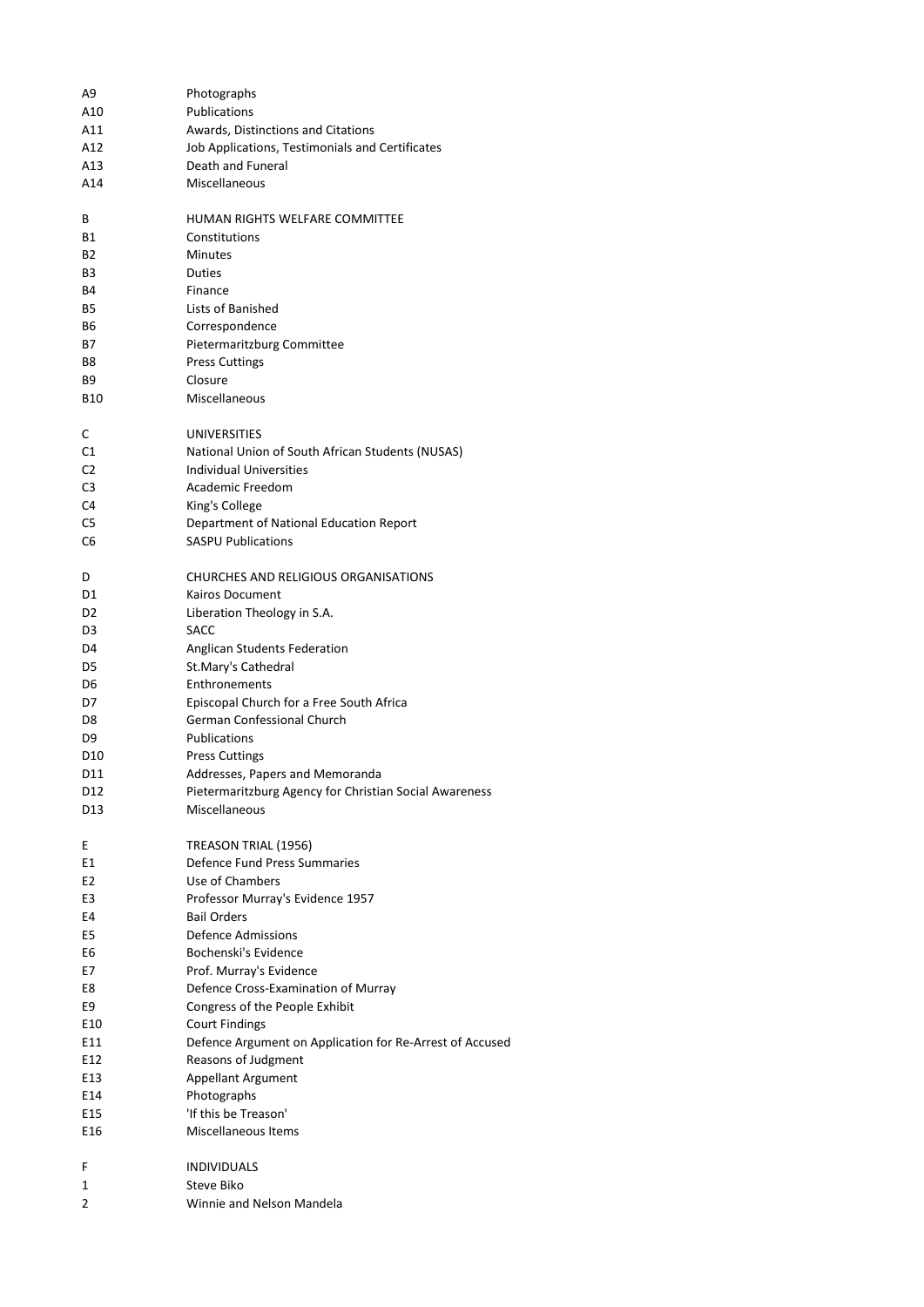| з              | <b>Walter Sisulu</b>                             |
|----------------|--------------------------------------------------|
| 4              | <b>Billy Nair</b>                                |
| 5              | Albert Lutuli                                    |
| 6              | John Harris                                      |
| 7              | Olive Schreiner                                  |
| 8              | James Phillips                                   |
| 9              | Rev. D.C.Thompson                                |
| 10             | David Webster                                    |
| 11             | Shun Chetty                                      |
| 12             | Oliver Tambo                                     |
| 13             | <b>Bram Fischer</b>                              |
| 14             | <b>Weinberg Family</b>                           |
| 15             | Miscellaneous                                    |
| G              | RELOCATIONS AND SQUATTERS                        |
| G1             | Crossroads                                       |
| G <sub>2</sub> | Notebook re Removals and Demolitions             |
| G3             | <b>KTC Squatter Camp</b>                         |
| G4             | <b>Press Cuttings</b>                            |
| G5             | Miscellaneous                                    |
| н              | <b>INDIAN COMMUNITY</b>                          |
| I              | <b>LABOUR</b>                                    |
|                |                                                  |
| J              | ERIC WORKSHOP RE PRESIDENTS COUNCIL              |
| Κ              | AMERICAN COMMITTEE ON AFRICA                     |
| L              | <b>BLACK RENAISSANCE CONVENTION</b>              |
| М              | DETENTIONS AND PRISON CONDITIONS                 |
| M1             | Conference on Detention and Security Legislation |
| M <sub>2</sub> | <b>Manual on Detention</b>                       |
| M3             | Press Cuttings re Detentions                     |
| M4             | <b>Detention Deaths</b>                          |
| M5             | Detainees Parents Support Committee              |
| M6             | <b>Prison Conditions</b>                         |
| Ν              | PRESS CUTTINGS                                   |
| Ν1             | <b>Bannings and House Arrests</b>                |
| N2             | <b>Political Trials</b>                          |
| N <sub>3</sub> | South African Students Organisation              |
| N4             | 1980 School Boycotts                             |
| N5             | <b>Cillie Commission</b>                         |
| Ν6             | Namibia                                          |
| Ν7             | <b>African National Congress</b>                 |
| N8             | <b>General Political</b>                         |
| N9             | <b>United Democratic Front</b>                   |
| O              | PAPERS, MEMORANDA AND PUBLICATIONS               |
| Ρ              | <b>WOMEN</b>                                     |
| Ρ1             | <b>Federation of Black Women</b>                 |
| P2             | Federation of South African Women                |
| P3             | <b>Federation of Transvaal Women</b>             |
| P4             | Papers and Theses                                |
| P5             | National Assembly of Women                       |
| Р6             | United Women's Organisation                      |
| Р7             | Women for Peaceful Change Now                    |
| P8             | Women's Democratic Federation                    |
| P9             | Women's Movement (Durban)                        |
| P10            | Women's Movement for Peace                       |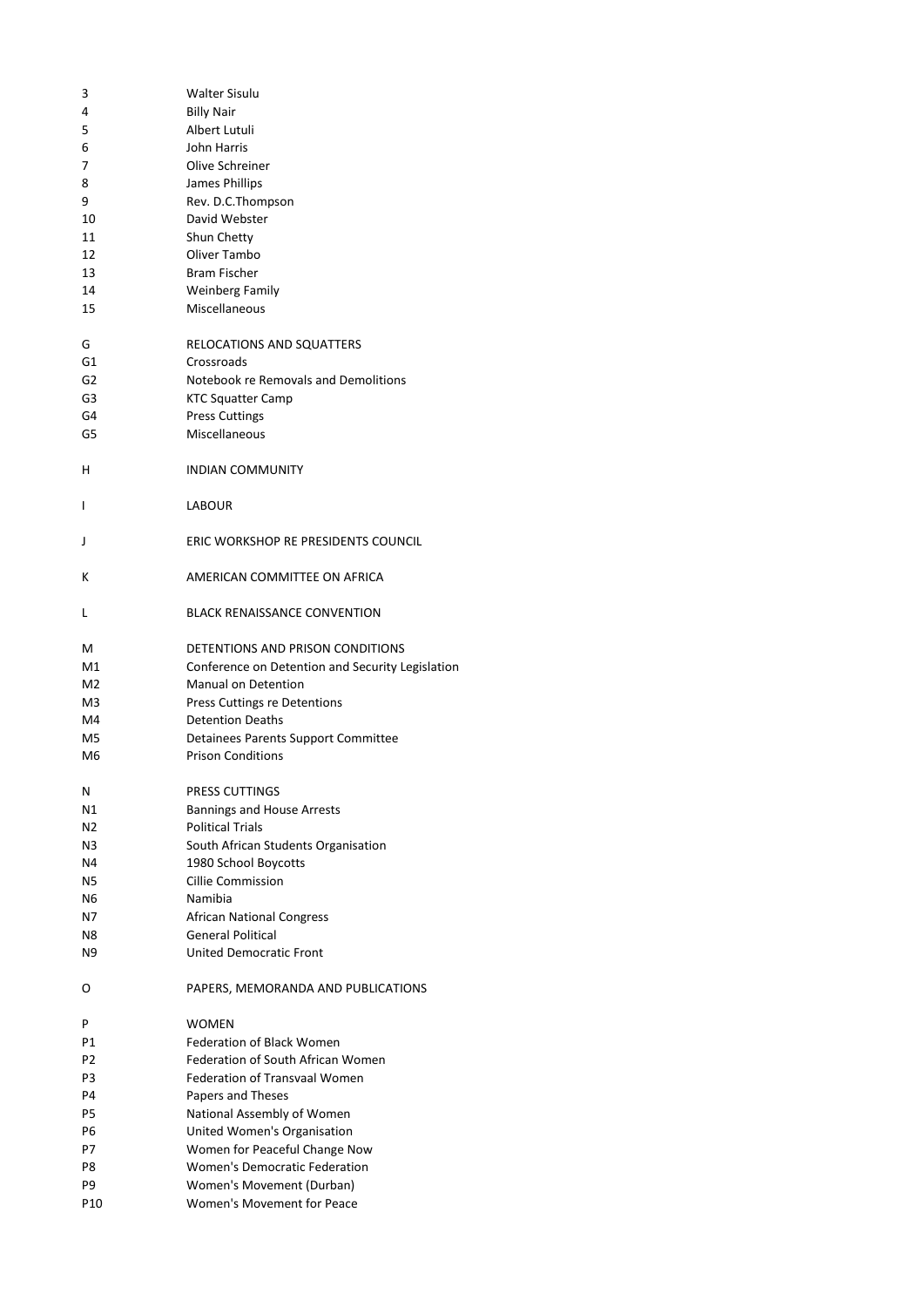| P11   | Publications                                                                                                      |
|-------|-------------------------------------------------------------------------------------------------------------------|
| P12   | ANC Women's League                                                                                                |
|       |                                                                                                                   |
| Q     | <b>SPECIAL TOPICS</b>                                                                                             |
| Q1    | Election, 1987                                                                                                    |
| Q2    | Removals                                                                                                          |
| Q3    | Socialism                                                                                                         |
| Q4    | Congress of the People                                                                                            |
| Q5    | <b>General Politics</b>                                                                                           |
|       |                                                                                                                   |
| R     | <b>ORGANISATIONS</b>                                                                                              |
| R1    | <b>African Education Movement</b>                                                                                 |
| R2    | <b>African National Congress</b>                                                                                  |
| R3    | Alliance for Radical Change                                                                                       |
| R4    | <b>End Conscription Campaign</b>                                                                                  |
| R5    | Johannesburg Democratic Action Committee                                                                          |
| R6    | South African Congress of Democrats                                                                               |
| R7    | <b>United Democratic Front</b>                                                                                    |
|       |                                                                                                                   |
| S     | <b>MISCELLANEOUS</b>                                                                                              |
|       |                                                                                                                   |
|       |                                                                                                                   |
|       | COLLECTION                                                                                                        |
|       |                                                                                                                   |
| Α     | PERSONAL 1927 - 1992 83f and 13 boxes                                                                             |
|       |                                                                                                                   |
| Α1    | Transcripts of Interviews 1983 and 1986 2f                                                                        |
|       |                                                                                                                   |
| A2    | Includes: Interview with Julie Frederikse (1983) and Film interview, Ts. 18p (1986)                               |
|       | Speeches 1972-1987 16f                                                                                            |
| A2.1  | 1972 1f                                                                                                           |
|       | Includes: Sermon preached at Alice Federal Seminary; speech award at                                              |
|       | UCT and Stellenbosch, and speech re The Church and Freedom from Fear                                              |
| A2.2  | 1973 1f                                                                                                           |
|       | Includes speech given at JCE                                                                                      |
| A2.3  | 1974 1f                                                                                                           |
|       | Includes speech given at UCT and speech given at Gandhi Hall on Human                                             |
|       | <b>Rights Day</b>                                                                                                 |
| A2.4  | 1975 1f                                                                                                           |
|       | Includes three speeches re detentions, one re medicine and apartheid.                                             |
| A2.5  | 1976 1f                                                                                                           |
|       | Subjects include 1976 riots and security legislation                                                              |
| A2.6  | 1977 1f                                                                                                           |
|       | Includes speech made at memorial meeting for M.P. Naicker                                                         |
| A2.7  | 1978 1f                                                                                                           |
|       | Includes: speech re role of students in an oppressed society and speech made at protest mass meeting on           |
|       | Crossroads                                                                                                        |
| A2.8  | 1979 1f                                                                                                           |
|       | Subjects include: role of students, capitalism or socialism, strikes, women                                       |
|       | and the 50's; tribute to Mary Moodley                                                                             |
| A2.9  | 1980 1f                                                                                                           |
|       | Speech given at UCT re resistance, coloured schools boycott, detentions.                                          |
| A2.10 | 1982 1f                                                                                                           |
|       | Includes speeches given at Lenasia, Wits, Durban and Port Elizabeth.                                              |
|       | Women's Day, Luthuli memorial, Academic Freedom lecture, passes etc.                                              |
| A2.11 | 1983 1f (see file A2.16)                                                                                          |
| A2.12 | 1984 1f                                                                                                           |
|       | Subjects include: conscription; memorial tribute to Jenny Schoon;FEDSAW; UDF anniversary; detentions of UDF, NIC, |
|       | TIC leaders and million signature campaign (see file A2.16)                                                       |
| A2.13 | 1985 1f (see file A2.16)                                                                                          |
| A2.14 | 1986 1f (some in not form) (see file A2.16)                                                                       |
| A2.15 | 1987 Tribute to Gert Sibande 1987 1f                                                                              |
| A2.16 | Key to speeches (some speeches appear to be missing) 1f                                                           |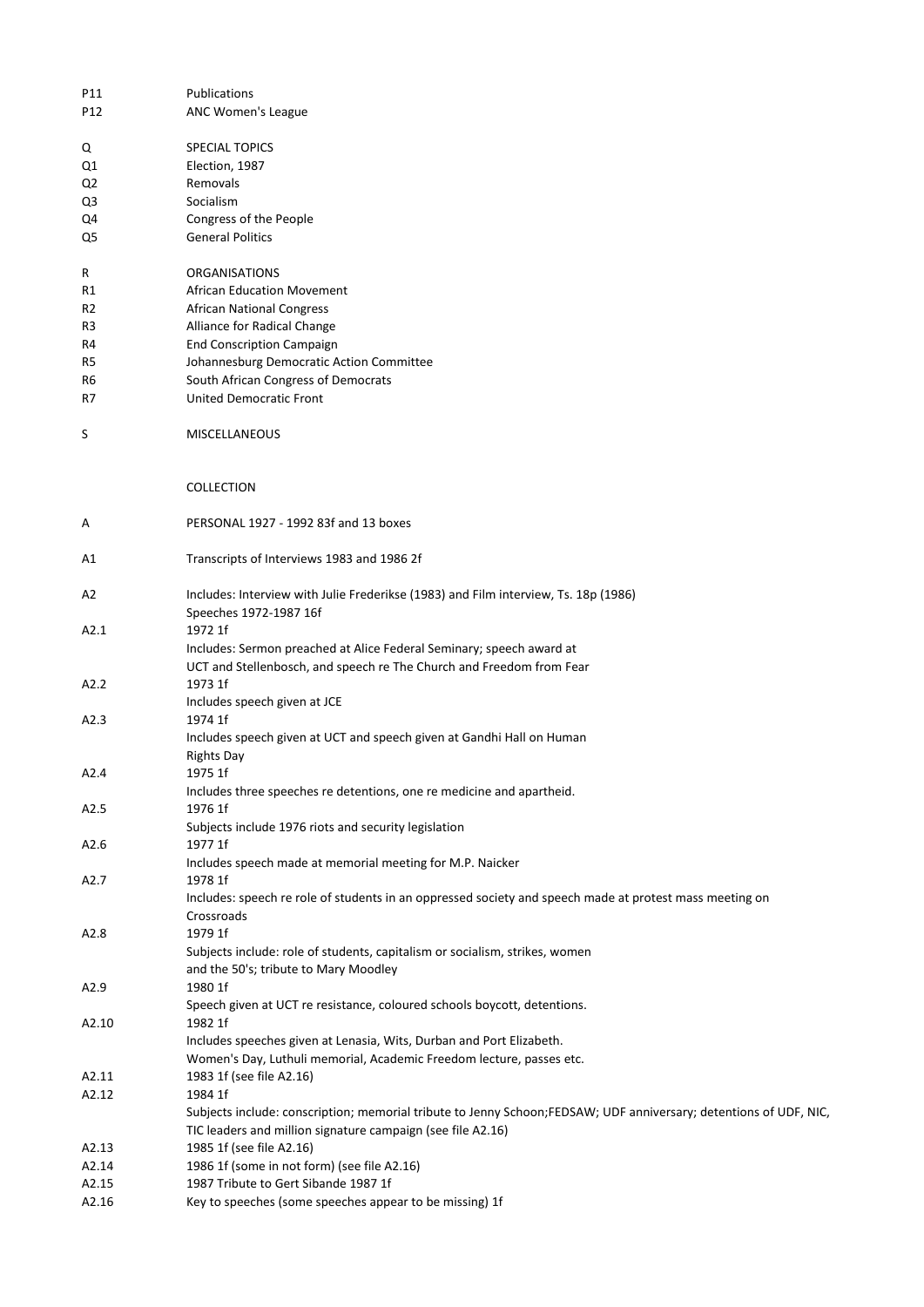| A3     | Press Cuttings Concerning Helen Joseph 1962-1987 21f                                                               |
|--------|--------------------------------------------------------------------------------------------------------------------|
| A3.1   | 1962 1f                                                                                                            |
| A3.2   | 1963 1f                                                                                                            |
| A3.3   | 1964 1f                                                                                                            |
| A3.4   | 1965 1f                                                                                                            |
| A3.5   | 1966 1f                                                                                                            |
| A3.6   | 1967 1f                                                                                                            |
| A3.7   | 1968-1969 1f                                                                                                       |
| A3.8   | 1970 1f                                                                                                            |
| A3.9   | 1971 1f                                                                                                            |
|        | 1972 1f                                                                                                            |
| A3.10  |                                                                                                                    |
| A3.11  | 1973 1f                                                                                                            |
| A3.12  | 1974 1f                                                                                                            |
| A3.13  | 1975-1977 1f                                                                                                       |
| A3.14  | 1978 1f                                                                                                            |
| A3.15  | 1979 1f                                                                                                            |
| A3.16  | 1980 1f                                                                                                            |
| A3.17  | 1982 1f                                                                                                            |
| A3.18  | 1983-1984 1f                                                                                                       |
| A3.19  | 1985-1989 1f                                                                                                       |
| A3.20  | Undated 1f                                                                                                         |
| A3.21  | 1992 (includes clipping on funeral) 1f                                                                             |
|        |                                                                                                                    |
| A4     | Correspondence 1927 - 1992 34f                                                                                     |
|        | Includes personal correspondence with various people as well as letters and cards from people in prison and the    |
|        | families of banished people                                                                                        |
| A4.1   | Correspondence with Spec1fic Individuals 6f 1 box 1959 - 1992                                                      |
| A4.1.1 | Sister Angela, C.S.U. Includes correspondence relating to British TV production depicting the friendship between   |
|        | Helen and Sister Angela, entitled "Intimate Letters"                                                               |
| A4.1.2 | Francis Baard (and family) 1975 - 1982 1f                                                                          |
|        |                                                                                                                    |
| A4.1.3 | Harry Belafonte and Harbel 1991 - 1992 2f                                                                          |
|        | Re proposed a film of the life story of Helen Joseph (Side by Side) 1991 - 1992. Includes film treatment by Barney |
|        | Simon and material relating to Bob Hepple                                                                          |
| A4.1.4 | Professor Gwendoline Carter 1981 -1991 1f                                                                          |
|        | Includes comments on the book Ask my Shadow                                                                        |
| A4.1.5 | Freda Katz 1959 - 1983 1f                                                                                          |
| A4.1.6 | Mandela Family (Winnie, Zinzi, Zeni and Phumula) 1977-1980 1f                                                      |
|        | Includes copies of letters written by Helen Joseph to Nelson Mandela re Phumala                                    |
|        |                                                                                                                    |
| A4.2   | Correspondence with Political Prisoners 1980-1990 8f                                                               |
| A4.2.1 | Ahmed Kathrada 1985 - 1988 1f                                                                                      |
| A4.2.2 | Jansie Lourens 1984 - 1987 1f                                                                                      |
| A4.2.3 | Nelson Mandela 1980 - 1988 1f                                                                                      |
| A4.2.4 | Carl Niehaus 1986 - 1990 1f                                                                                        |
| A4.2.5 | Jenn1fer Schreiner 1987-1988 1f                                                                                    |
| A4.2.6 | Walter Sisulu 1986 1f                                                                                              |
| A4.2.7 | Delmas Treason Trialists 1987-1989 1f                                                                              |
| A4.2.8 | General 1f                                                                                                         |
|        | Includes:                                                                                                          |
|        | Raymond Suttner                                                                                                    |
|        | <b>Roland Hunter</b>                                                                                               |
|        | Andrew Mlangeni                                                                                                    |
|        |                                                                                                                    |
|        |                                                                                                                    |
| A4.3   | Welfare Correspondence 1975 - 1991 11f                                                                             |
|        | Correspondence with families of banished people and political prisoners                                            |
| A4.3.1 | J. Kotane 1987 1f                                                                                                  |
| A4.3.2 | Paul Langa 1977 - 1984 1f                                                                                          |
| A4.3.3 | K. Maredi 1975 - 1986 1f                                                                                           |
| A4.3.4 | Chief V. Miya 1978-1979 1f                                                                                         |
| A4.3.5 | Mkwayi 1986 1f                                                                                                     |
| A4.3.6 | M. Moeng 1974 - 1975 1f                                                                                            |
| A4.3.7 | S. Mogotsi 1978 - 1987 1f                                                                                          |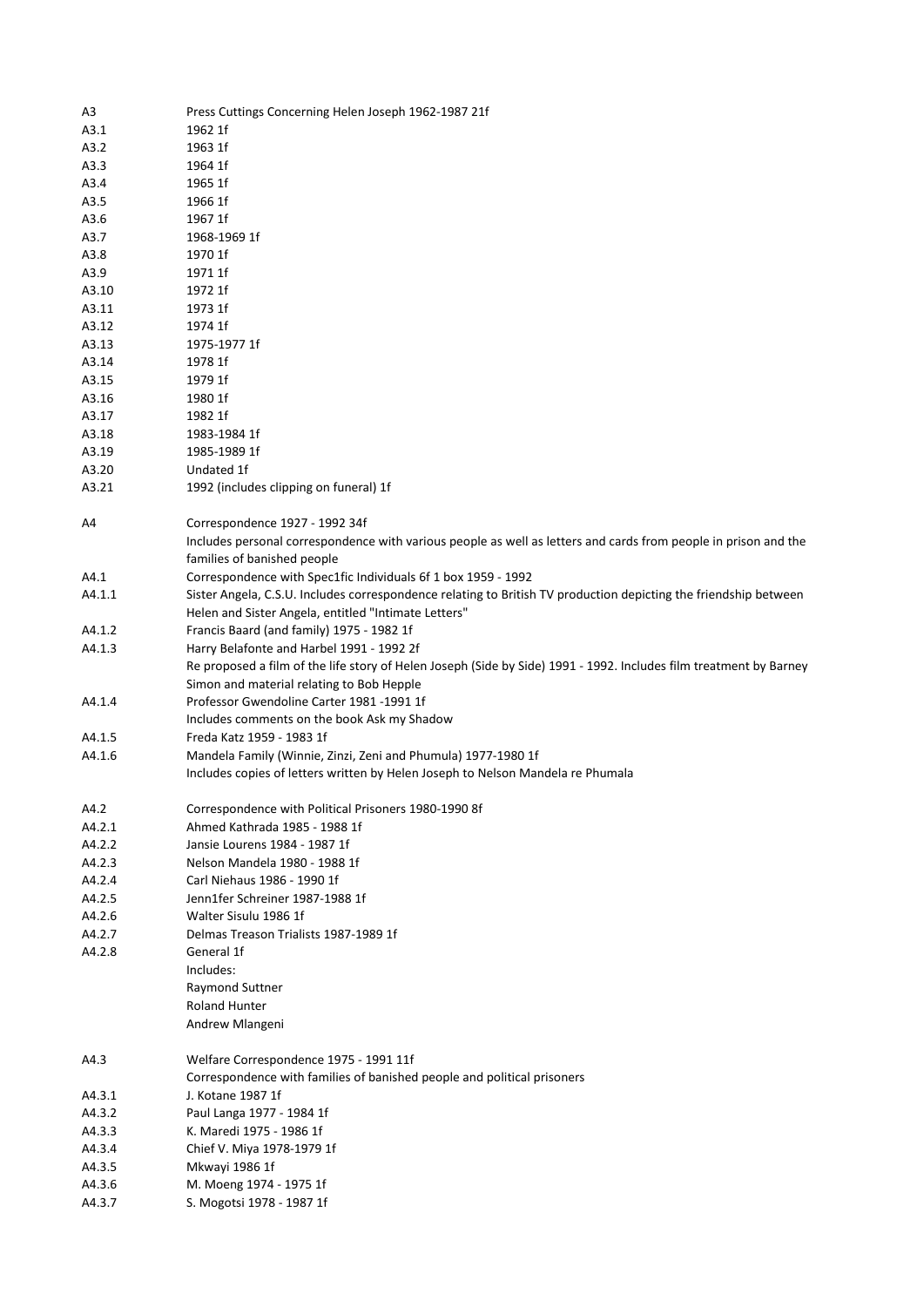| A4.3.8  | Neo Ngoyi 1980 -1982 1f                                                                                                   |
|---------|---------------------------------------------------------------------------------------------------------------------------|
| A4.3.9  | Stephen and Wellington Nkadimeng 1987 - 1991 1f                                                                           |
| A4.3.10 | H. Nkondo 1977 - 1982 1f                                                                                                  |
| A4.3.11 | Miscellaneous Welfare Correspondence 1f                                                                                   |
| A4.4    | General Correspondence 1967 - 1992 9f                                                                                     |
| A4.4.1  | 1967 - 1972 1f<br>Correspondents include: Leo Marquard (1967)                                                             |
| A4.4.2  | 1977 1f                                                                                                                   |
|         | Correspondents include: Fanny Klenerman                                                                                   |
| A4.4.3  | 1978 1f                                                                                                                   |
|         | Correspondents include: NUSAS                                                                                             |
|         | <b>Natal Indian Congress</b>                                                                                              |
| A4.4.4  | 1979 1f                                                                                                                   |
| A4.4.5  | 1980 - 1986 1f                                                                                                            |
|         | Correspondents include:                                                                                                   |
|         | 1982 Federation of South African Women                                                                                    |
|         | 1984 Jeanette Schoon                                                                                                      |
| A4.4.6  | 1987 - 1989 1f                                                                                                            |
|         | Correspondents include:                                                                                                   |
|         | 1987 United Democratic Front Raymond Mhlaba Violet Weinberg                                                               |
| A4.4.7  | 1991 - 1992 1f                                                                                                            |
|         | Correspondents Include:                                                                                                   |
|         | <b>Tom Karis</b>                                                                                                          |
|         | <b>Women's Alliance</b>                                                                                                   |
| A4.4.8  | Undated 1f                                                                                                                |
| A4.4.9  | Telegrams Received 1927 - 1971 1f                                                                                         |
| A5      | Dealings with the State 1956 - 1979 1 box                                                                                 |
|         | Banning Orders, legal opinions, affidavits and statements                                                                 |
|         | Includes:                                                                                                                 |
|         | Banning Orders placed on Helen Joseph under Suppression of Communism Act, Riotous Assemblies Act and Internal             |
|         | Security Act                                                                                                              |
|         | Suspension of notices served                                                                                              |
|         | list of signatories of letter to South African Ambassador re the banning order served on Helen Joseph and Lilian<br>Ngoyi |
|         | remission of sentence                                                                                                     |
|         | Correspondence with government                                                                                            |
|         | lists of documents seized                                                                                                 |
|         | Statement, 1977                                                                                                           |
|         | Affidavit re South African Congress of Democrats                                                                          |
|         | Account by Helen Joseph of harrasment and an attempt on her life, 1970 Legal Opinion re the entitlement to vote at        |
|         | the referendum on 17 March 1992 of Helen Joseph and Sheila Weinberg                                                       |
|         | Removal of name from the Consolidated List under the Internal Security Act                                                |
|         |                                                                                                                           |
| A6      | Demonstration Trial 1983-1986 1f                                                                                          |
|         | Illegal demonstrations charges brought against Helen Joseph, Heather Barclay, Madikse Manthata, Michael                   |
|         | Roussous, Maria Pavlicevic, Beile Bolnick and Kerry Shepherd.                                                             |
|         | Includes: press cuttings, letter from Community of the Resurrection and legal accounts                                    |
| A7      | Refusal to Testify: Winnie Mandela Case 1977-1979 1f                                                                      |
|         | Helen Joseph, B. Waite, I. Kleinschmidt and J. Bosman were charged under Section 205.                                     |
|         | Includes: press cuttings; subpoena; prison card; legal arguments and messages of support                                  |
| A8      | Audio Tapes 1 box                                                                                                         |
|         | NOTE: The tapes in this collection have been digitised. Please refer to the list of digitised audio material on our       |
|         | website.                                                                                                                  |
|         | Subjects include:                                                                                                         |
|         | A.E.M. Alex Conference                                                                                                    |
|         | Christmas message                                                                                                         |
|         | Martin Luther King, March on Detroit, 23 June 1963                                                                        |
|         | Nelson Mandela                                                                                                            |
|         | Sister Angela                                                                                                             |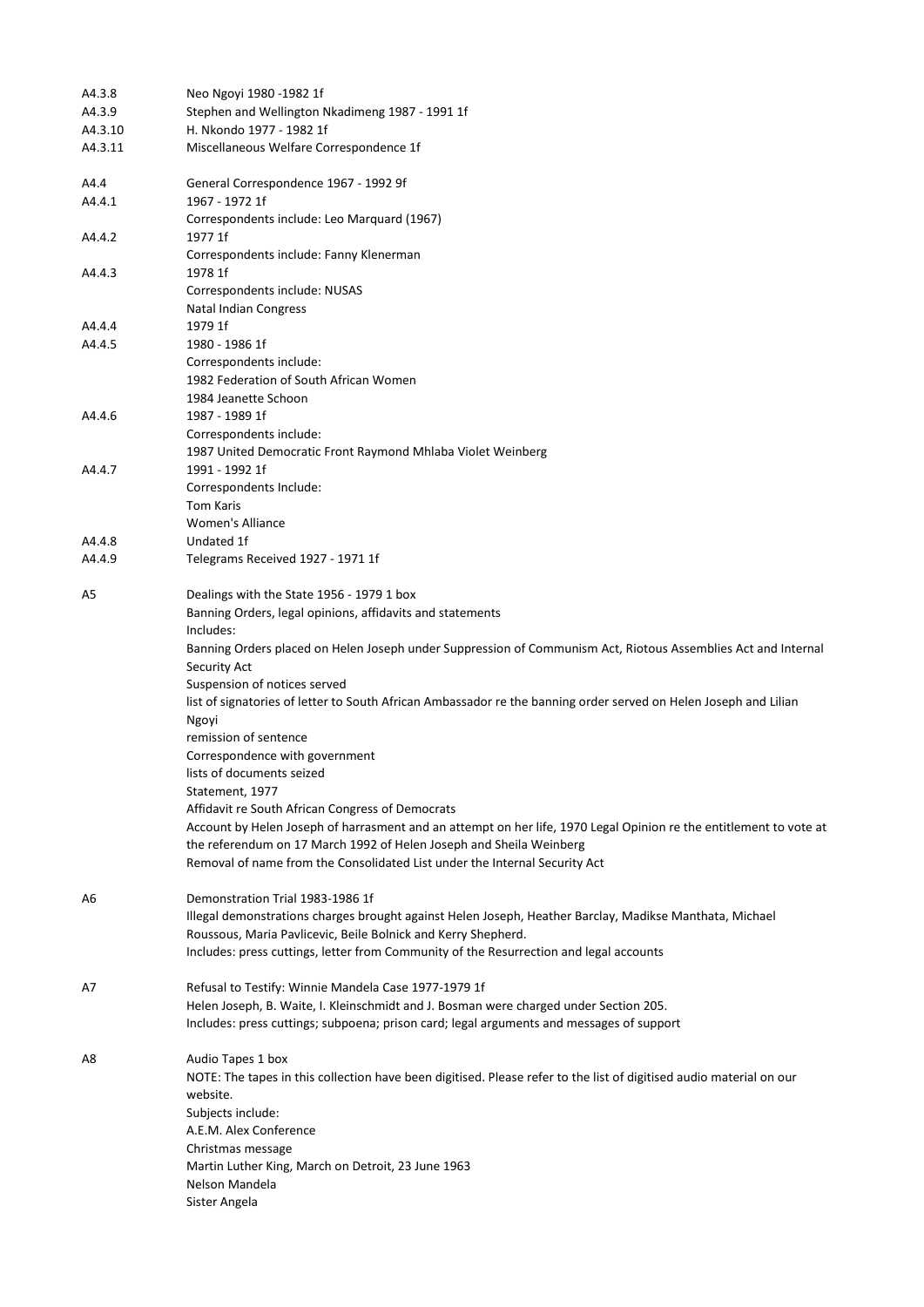|               | Helen Joseph with others, including Winnie Mandela, 1986, transcript available<br>Africa Fund Reception, Honouring Oliver Tambo, Jan 1987<br>Helen Joseph's comments on Cheryl Walker's thesis, transcript available                                                                                                                                                          |
|---------------|-------------------------------------------------------------------------------------------------------------------------------------------------------------------------------------------------------------------------------------------------------------------------------------------------------------------------------------------------------------------------------|
| A9            | Photographs 1938 - 1992 3 boxes                                                                                                                                                                                                                                                                                                                                               |
|               | Photograph collection consists of two series of photographs, numbered A9 and A9.1.(The second set was discovered<br>after the first had been processed).                                                                                                                                                                                                                      |
|               | All the listed photographs in the Helen Joseph collection are stored in the filing cabinet, except two folio photos (396-<br>397) which are in the folio shelves. All in Media Room.                                                                                                                                                                                          |
|               | Some photographs are not listed, including: some family portraits; photographs of Helen Joseph's childhood home in<br>Epping in the UK; unidentified photos and some duplicates of the period 1928-1990; unidentified friends; some<br>duplicates or similar photos of friends. They are stored in an archival box marked A9 - Personal Photographs, stored<br>in Media Room. |
| A9.1-16.      | Helen Joseph's childhood home in the U.K., her parents, and her early days in India and S.A. (Durban 1938). See<br>notes/dates on some of the photos.                                                                                                                                                                                                                         |
| A9.17-18.     | Press photos taken after the banning and house-arrest orders were lifted. 9/6/1971. (See articles attached to<br>photos).                                                                                                                                                                                                                                                     |
| A9.19-21.     | Press photo and other photos of H.J. at meetings, 1980s.                                                                                                                                                                                                                                                                                                                      |
| A9.22-23.     | H.J. in 1986/87. Captions in her handwriting.                                                                                                                                                                                                                                                                                                                                 |
| A9.24-26.     | H.J. No date.                                                                                                                                                                                                                                                                                                                                                                 |
| A9.27-32.     | Xmas 1990.                                                                                                                                                                                                                                                                                                                                                                    |
| A9.33-41.     | Celebration for H.J. No date.                                                                                                                                                                                                                                                                                                                                                 |
| A9.42         | Celebration on 8/4/92.                                                                                                                                                                                                                                                                                                                                                        |
| A9.43-62.     | Helen Joseph's 87th Birthday party in 1992, including pictures of the signed photograph and of Winnie Mandela and                                                                                                                                                                                                                                                             |
|               | the "Mandela United Football Club".                                                                                                                                                                                                                                                                                                                                           |
| A9.63-65.     | Pets.                                                                                                                                                                                                                                                                                                                                                                         |
| A9.66         | Nelson and Winnie Mandela.                                                                                                                                                                                                                                                                                                                                                    |
| A9.67         | Oliver Tambo.                                                                                                                                                                                                                                                                                                                                                                 |
| A9.68         | Frank Chikane.                                                                                                                                                                                                                                                                                                                                                                |
| A9.69         | Laurens van der Post(?).                                                                                                                                                                                                                                                                                                                                                      |
| A9.74-75.     | Walter, Albertina Sisulu.                                                                                                                                                                                                                                                                                                                                                     |
| A9.70-73.     | Sr. Angela at her monastery in Stroud, U.K. April 1991.                                                                                                                                                                                                                                                                                                                       |
| A9.1.1-10.    | 1928 – c.1932. Helen Joseph in India (Hyderabad and Kashmir).<br>Some photos of scenes and buildings left in original collection.                                                                                                                                                                                                                                             |
| A9.1.11-23.   | 1932 - 1941. Durban. H.J. with her husband Billie Joseph, friends, pets; home in Durban North. A few NEGATIVES in<br>file.                                                                                                                                                                                                                                                    |
| A9.1.24-29.   | 1942 -'46. H.J. as Welfare and Information Officer in the WAAF. H.J. and husband in uniform. NEGATIVES of H.J. in<br>file.                                                                                                                                                                                                                                                    |
| A9.1.30-41.   | 1949-'50. "Coloured" community centres for National War Memorial Health Foundation in Cape Town (H.J. was the<br>organiser); also trip to the Jhb Zoo for children of the Tshiawelo Centre in Soweto, Sept. '50.                                                                                                                                                              |
| A9.1.42-63.   | 1950s. H.J., members of the Peace Council; ANC Stay-Away Strike of 1958; protests against the Treason Trial and<br>scenes after the aquittal; FEDSAW meetings and demonstrations (including Violet Weinberg - No. 60).                                                                                                                                                        |
| A9.1.64-86.   | 1960s. Portraits of H.J., including those taken for "If this be Treason" and for "Tomorrow's Sun"; cover of latter.<br>Miscellaneous, inclu. Slides.                                                                                                                                                                                                                          |
| A9.1.67       | H.J. at the beginning of house arrest. NEGATIVE in file.                                                                                                                                                                                                                                                                                                                      |
| A9.1.79       | ANC Women's League, P.E. NEGATIVE in file.                                                                                                                                                                                                                                                                                                                                    |
| A9.1.80-86.   | Federation of S.A. Women(FEDSAW) protests and arrests.                                                                                                                                                                                                                                                                                                                        |
| A9.1.87-113.  | 1970s. Includes: portraits of H.J. at home during the period of house arrest; her house and pets; friends; H.J. before<br>and after her operation for cancer. Nos. 100, 101: windows of house damaged by bullets in August 1978.                                                                                                                                              |
| A9.1.114-155. | 1980-1985. Portraits of H.J., with pets, with friends. Inclu. series by Morris Twi.                                                                                                                                                                                                                                                                                           |
|               | No.115. H.J. with Frances Baard.                                                                                                                                                                                                                                                                                                                                              |
|               | No.130. With Ama Naidoo.                                                                                                                                                                                                                                                                                                                                                      |
|               | No.128. Amina Cachalia.                                                                                                                                                                                                                                                                                                                                                       |
|               | No.139-141. A.S.F.                                                                                                                                                                                                                                                                                                                                                            |
|               | No.144, 145. Funeral of Victoria Mxenge, 1985.                                                                                                                                                                                                                                                                                                                                |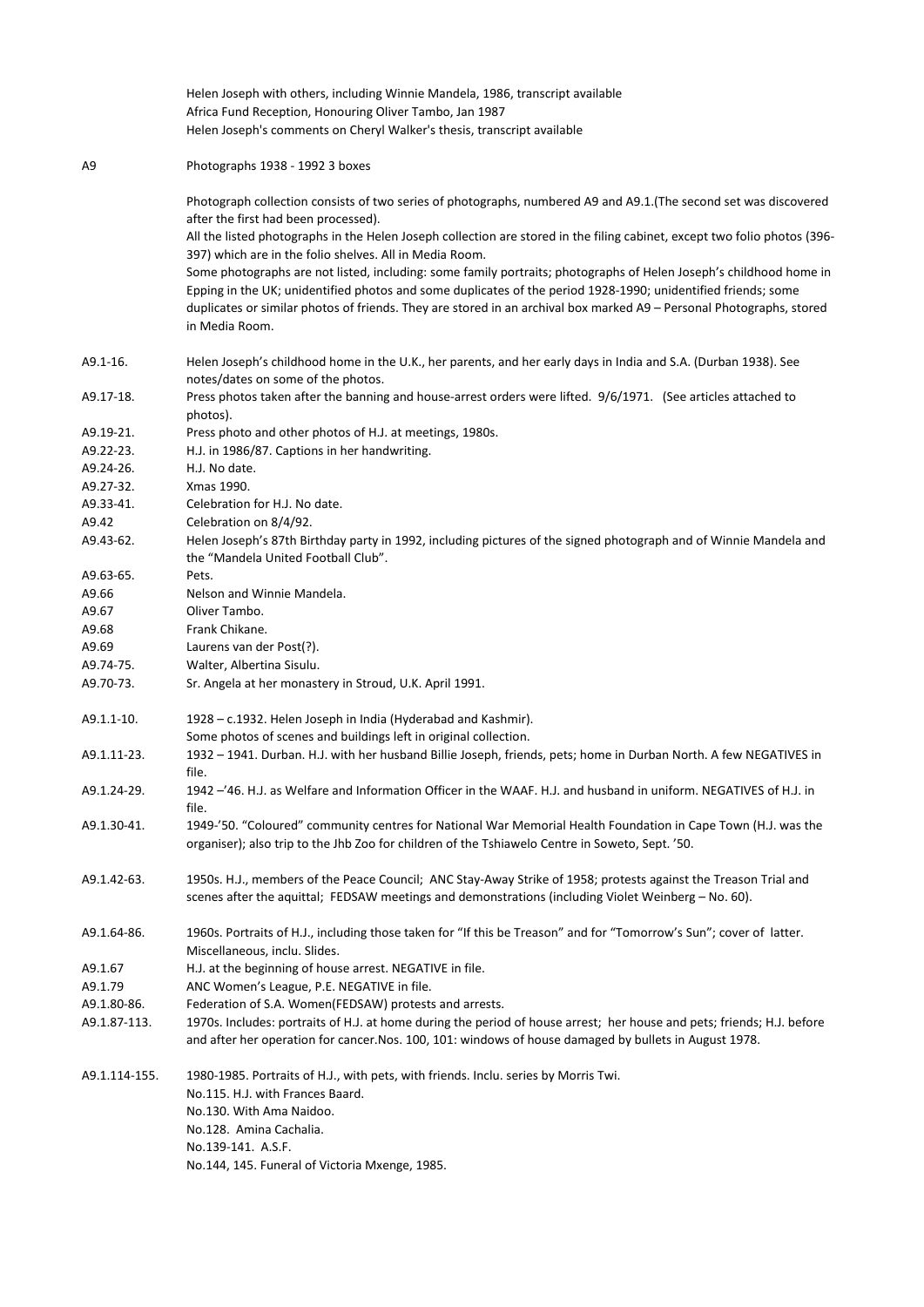| A9.1.156-207. | 1986 and 1987. Anglican Students' Federation(ASF) tour: visits to UCT, UWC, Stellenbosch, Crossroads. Function at<br>American Consulate; other functions; parties at H.J's. home. Nos. 159,160,63: Joe Marx.                             |
|---------------|------------------------------------------------------------------------------------------------------------------------------------------------------------------------------------------------------------------------------------------|
| A9.1.208-269. | 1988-1990. Portraits; H.J. with friends; party at Sheila Weinberg's. Includes photos of Amina Cachalia, Walter and                                                                                                                       |
| A9.1.270-312. | Albertina Sisulu, Raymond Suttner.<br>1980s: undated photographs of H.J.; some with friends, pets.                                                                                                                                       |
| A9.1.313-326. | Pets.                                                                                                                                                                                                                                    |
| A9.1.327-395. | Friends and associates of Helen Joseph, including:                                                                                                                                                                                       |
| A9.1.327-334. | Winnie Mandela and children.                                                                                                                                                                                                             |
| A9.1.335-339. | Solly Sachs.                                                                                                                                                                                                                             |
| A9.1.340,389. | Oliver Tambo.                                                                                                                                                                                                                            |
| A9.1.341      | Govan Mbeki.                                                                                                                                                                                                                             |
| A9.1.342      | Albertina Sisulu.                                                                                                                                                                                                                        |
| A9.1.343      | Albie Sachs.                                                                                                                                                                                                                             |
| A9.1.344,362. | Fr. Leo Rakale.                                                                                                                                                                                                                          |
| A9.1.345,390. | Amina Cachalia.                                                                                                                                                                                                                          |
| A9.1.346      | Rick Turner.                                                                                                                                                                                                                             |
| A9.1.349,391. | Yusuf Cachalia.                                                                                                                                                                                                                          |
| A9.1.351      | Ben Turok.                                                                                                                                                                                                                               |
| A9.1.352-355. | Weinberg family.                                                                                                                                                                                                                         |
| A9.1.357      | Elias Moretsele.                                                                                                                                                                                                                         |
| A9.1.363      | D.C. Thompson.                                                                                                                                                                                                                           |
| A9.1.375-376. | Archbp. Tutu.                                                                                                                                                                                                                            |
| A9.1.380-381. | Caroline Motsoaledi.                                                                                                                                                                                                                     |
| A9.1.386      | Frances Baard. NEGATIVE in file.                                                                                                                                                                                                         |
| A9.1.396-397. | Folio photographs of the SASO(?) trial, Pretoria Supreme Court . No date. Stored in poster cabinet.                                                                                                                                      |
| A9.1.398-416. | Anti-Apartheid Movement: photos sent to H.J. of demonstrations in Bristol, UK and in Germany; a few in central JHB?<br>1986, 1990.                                                                                                       |
|               | Some NEGATIVES of a FEDSAW meeting(?), 1980s. Stored in Negative file.                                                                                                                                                                   |
| A10           | Publications 3f and 1 box 1966 - 1991                                                                                                                                                                                                    |
| A10.1         | Tomorrow's Sun: a smuggled journal from South Africa.London, Hutchinson, 1966. 302p. Photocopy.<br>Includes reviews. 1f                                                                                                                  |
| A10.2         | Side by Side 1984 - 1991 1 box                                                                                                                                                                                                           |
|               | Includes correspondence; replies to author's promotion questionnaire, October 1985; handwritten notes; cv; Robert<br>Hepple's threatened libel suit for statements made about him in Side by Side, published in 1986; 1st and 2nd drafts |
| A10.3         | and postscript and financial documents.                                                                                                                                                                                                  |
|               | Ask my Shadow 1980. Typescript autobiography of Helen Joseph, published (with some alterations) in 1986 under<br>the title Side by Side 1f                                                                                               |
| A11           | Awards and Distinctions 1986 - 1992 4f and 1 box                                                                                                                                                                                         |
| A11.1         | Rothko Chapel Award 1986-87 1 box                                                                                                                                                                                                        |
|               | Press clippings, video, brochures, correspondence re the award made jointly to H. Joseph and Albertina Sisulu on 10<br>December 1986. The award was presented in absentia and was given for commitment to truth and freedom.             |
| A11.2         | ANC Isithwalandwe-Seaparankoe Citation 1992                                                                                                                                                                                              |
|               | Includes message from Helen Joseph to ANC and Statement of the NEC on the occasion of the 80th anniversary of                                                                                                                            |
|               | the ANC, 8 January 1992                                                                                                                                                                                                                  |
| A11.3         | Citation from Community of the Resurrection, Dec 1991                                                                                                                                                                                    |
| A11.4         | CPSA Order of Simon of Cyrene 1992                                                                                                                                                                                                       |
| A11.5         | Gleitsman Foundation Award 1992/1993                                                                                                                                                                                                     |
| A12           | Job Applications, Testimonials and Cert1ficates 1927 - 1976 1 box                                                                                                                                                                        |
| A13           | Death and Funeral 1992 1f                                                                                                                                                                                                                |
|               | Includes: messages of sympathy, speech delivered by Nelson Mandela at the funeral, press cuttings and funeral                                                                                                                            |
|               | service programme                                                                                                                                                                                                                        |
| A14           | Miscellaneous 4 boxes                                                                                                                                                                                                                    |
| A14.1         | Christmas Card lists 1 box                                                                                                                                                                                                               |
| A14.2         | Diaries 1 box                                                                                                                                                                                                                            |
| A14.3         | General 2 boxes                                                                                                                                                                                                                          |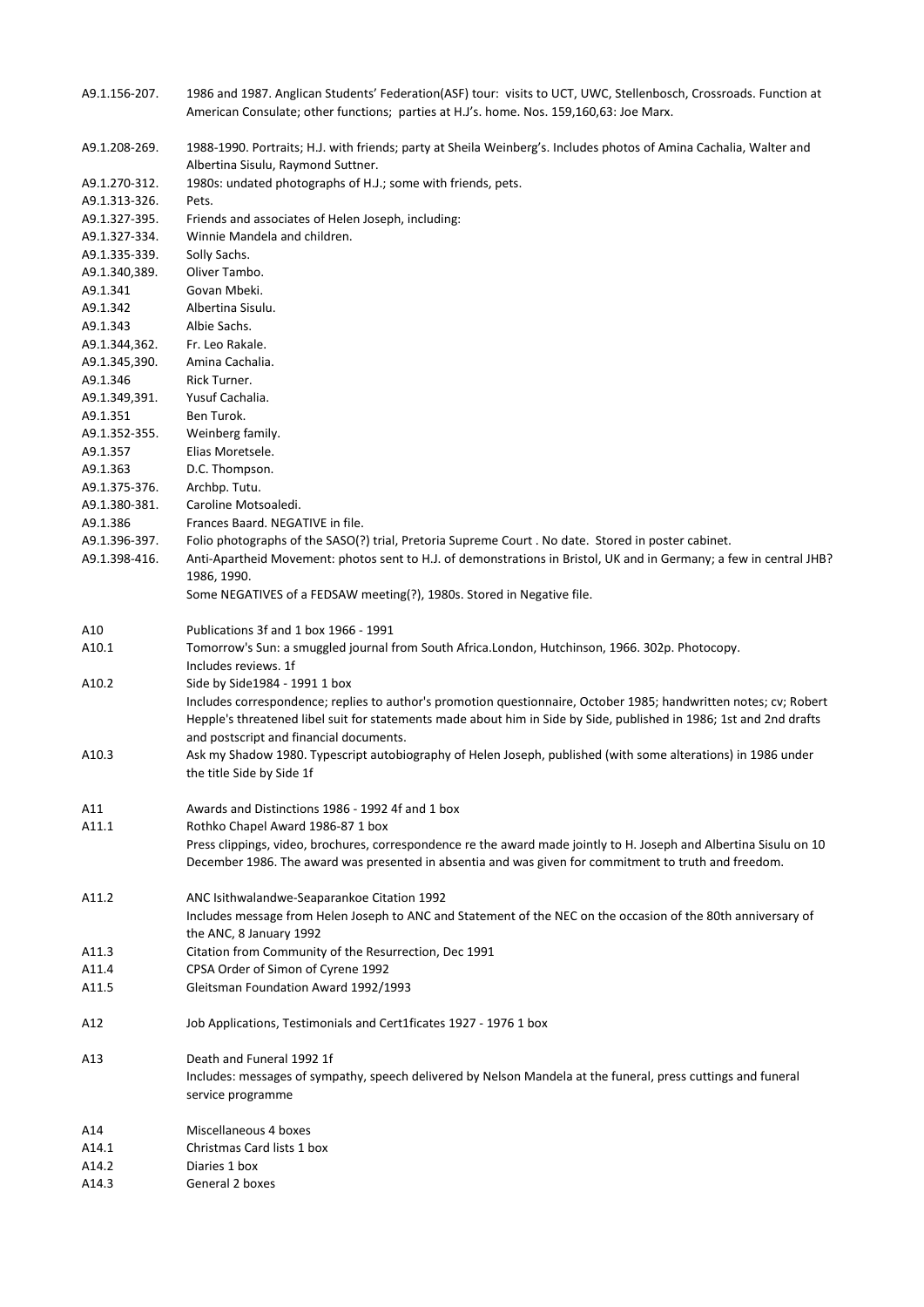Includes: notebooks; address books; video of 83rd birthday; pension (1959-1975); list of residences; financial, insurance and housing documents; ANC membership card and other membership cards.

| В                | HUMAN RIGHTS WELFARE COMMITTEE 1959-1979 37f 4 boxes             |
|------------------|------------------------------------------------------------------|
| Β1               | Constitution 1f 1959                                             |
| B2               | Minutes of Meetings 1959-1979 1f                                 |
| B <sub>2.1</sub> | Extract from Minutes of first meeting, 24 August 1959            |
| B <sub>2.2</sub> | 28 Jan.1963                                                      |
| B2.3             | 12 Mar.1964                                                      |
| B2.4             | 22 Feb.1966                                                      |
| B <sub>2.5</sub> | 20 Oct.1967                                                      |
| B2.6             | 310ct.1969                                                       |
| B2.7             | 5 Jun.1970                                                       |
| B2.8             | 11 Mar.1976                                                      |
| B2.9             | 28 Sep.1978                                                      |
| B2.10            | 10 Dec.1979                                                      |
| B3               | Instructions and Outline of Main Duties of Committee 1f          |
| B3.1             | Instruction to Honorary Secretary D. Kennedy, Apr 1967           |
| B3.2             | Instruction to Hellman from D.Kennedy, Jan.1970                  |
| B3.3             | Outline of main duties                                           |
| B4               | Finance 1966-79 4 boxes                                          |
|                  | Lists of money sources, receipts from banished and cash books    |
| B5               | Lists of Banished 1f                                             |
|                  | Includes allowance and personal details                          |
| В6               | Correspondence 1965-1979 22f                                     |
| B6.1             | Correspondence with Banished and Families 1966-1979 11f          |
| B6.1.1           | Driefontein Trust Farm, Vryburg District 1967-1973 1f            |
| B6.1.2           | Ferndale Trust Farm 1966-1970 1f                                 |
|                  | Correspondents include: Chief Paulus Mopeli and Ganyile          |
| B6.1.3           | Maefadu Village, Northern Transvaal 1966-1979 1f                 |
| B6.1.4           | Northern Transvaal, General 1f                                   |
|                  | Correspondents include: Chief Machi, G.Ngubane and W. Sekhukhune |
| B6.1.5           | Ciskei 1f                                                        |
|                  | Correspondents include: S.Matabaka, M.Ntwampe and W.Kgoete.      |
| B6.1.6           | Mrs Leah Mabe 1966-1970 1f                                       |
| B6.1.7           | E.H. Maredi 1966-1967 1f                                         |
| B6.1.8           | A. Maremane 1f                                                   |
| B6.1.9           | Mrs C. Mbodla 1969-1970 1f                                       |
| B6.1.10          | M. Nkwampe re Education 1f                                       |
| B6.1.11          | Sundry Correspondence 1f                                         |
| B6.2             | Overseas Correspondence 1965-1979 6f                             |
| B6.2.1           | Correspondence with Oxfam 1965-1979 3f                           |
| B6.2.1.1         | 1965-1969 1f                                                     |
| B6.2.1.2         | 1970-1974 1f                                                     |
| B6.2.1.3         | 1975-1979 1f                                                     |
| B6.2.2           | Correspondence with Amnesty Groups 1965-1970 3f                  |
| B6.2.2.1         | Correspondence concerning Banished People 2f                     |
| B6.2.2.1.1       | 1965-1966 1f                                                     |
| B6.2.2.1.2       | 1967-1970 1f                                                     |
| B6.2.2.2         | General Correspondence 1965-1968 1f                              |
| B6.2.3           | General Overseas Correspondence 1966-1973 1f                     |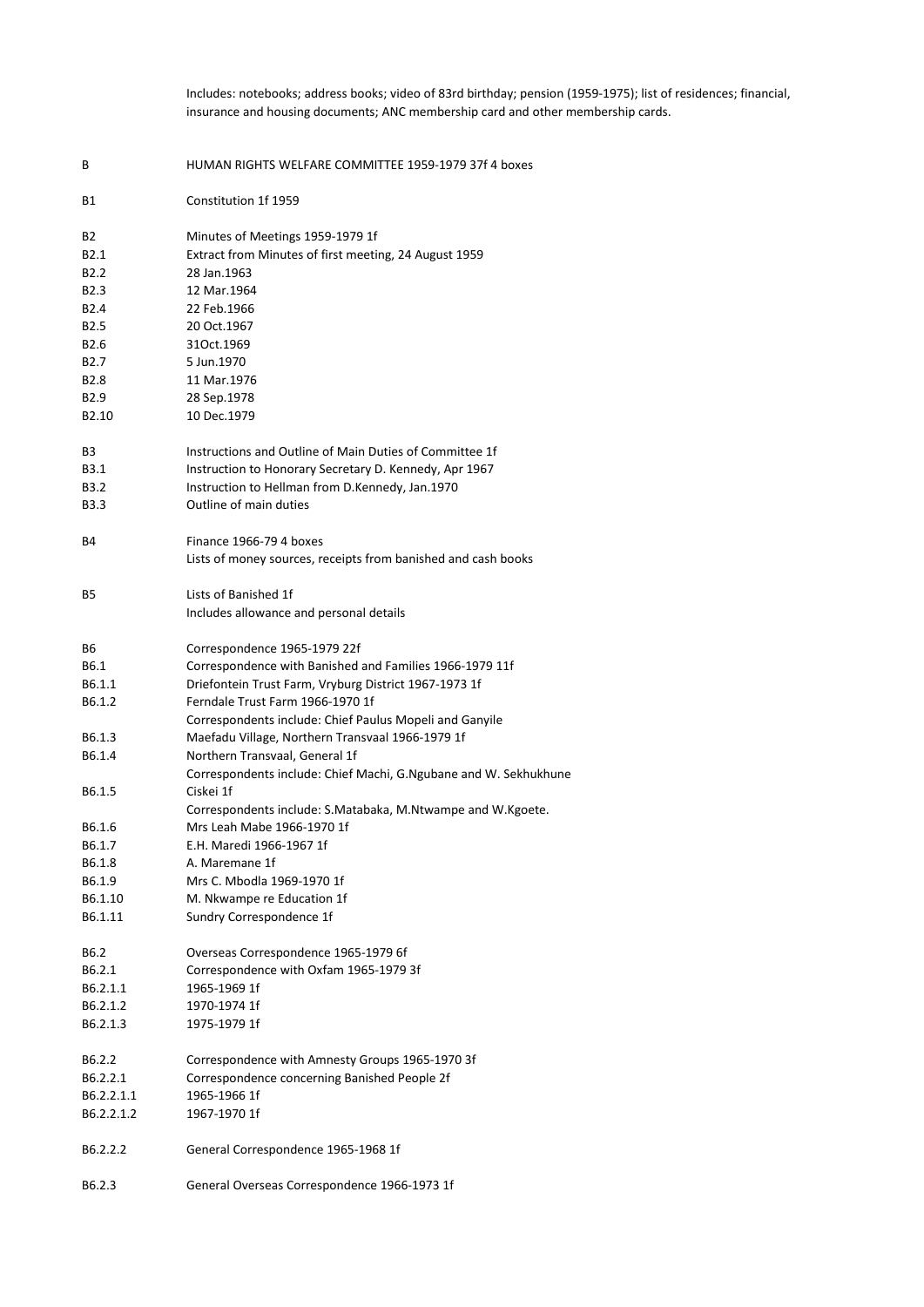| B6.3                     | Correspondence with Helen Suzman 1f<br>Includes House of Assembly questions                                                                                                                 |
|--------------------------|---------------------------------------------------------------------------------------------------------------------------------------------------------------------------------------------|
| B6.4<br>B6.4.1<br>B6.4.2 | General Correspondence 1969-1973 3f<br>1969-1970 1f<br>1971 1f                                                                                                                              |
| B6.4.3                   | 1972-Feb.1973 1f                                                                                                                                                                            |
| В7                       | Pietermaritzburg Committee 1961-1978 6f                                                                                                                                                     |
| B7.1<br>B7.2             | Correspondence with Banished 1961-1975 1f<br>Correspondence with Johannesburg Committee 1966-1978 1f                                                                                        |
| B7.3                     | Correspondence from Helen Joseph 1961-1968 1f                                                                                                                                               |
| B7.4                     | Correspondence with Natal Native Welfare Society 1963-1977 1f                                                                                                                               |
| B7.5                     | General Correspondence 1f                                                                                                                                                                   |
| B7.6                     | Financial Statements 1963-1972 1f                                                                                                                                                           |
| В8                       | Press Cuttings 1959-1963 3f                                                                                                                                                                 |
| B8.1                     | Elizabeth Mafeking (President of African Food & Canning Workers Union) 1959-1960 1f                                                                                                         |
| B8.2                     | Anderson Ganyile 1962 1f                                                                                                                                                                    |
| B8.3                     | General 1960-63 1f                                                                                                                                                                          |
| B9                       | Material re Closure of Committee 1979 1f<br>Includes: list of Johannesburg Committee Secretaries, 1959 - 1979 and letter to families re reasons for closure                                 |
|                          |                                                                                                                                                                                             |
| B10                      | Miscellaneous Items 1f                                                                                                                                                                      |
|                          | Includes: article from Guardian Weekly re Vorster's Forgotten People, Jun.1971 and handwritten notes, 1971; The                                                                             |
|                          | Forgotten Men, Undated; Essay on Banishments by Salim Badat, University of Natal, Durban; list of particulars of<br>banished people published by Human Rights Welfare Committee, March 1962 |
| C                        | UNIVERSITIES 1972-1986 28f                                                                                                                                                                  |
| C1                       | NUSAS (National Union of South African Students) 1972-1985 9f                                                                                                                               |
| C1.1                     | Congresses 1973-1981 1f                                                                                                                                                                     |
| C1.1.1                   | Speech by Geoff Budlender at opening of 50th Congress, Jul.1973                                                                                                                             |
| C1.1.2                   | 'The Great South Africa University' - speech made by Helen Joseph at 55th Congress, 1978                                                                                                    |
| C1.1.3                   | Speech made by Helen Joseph at Congress, Nov.1980                                                                                                                                           |
| C1.1.4<br>C1.1.5         | 'At What Cost to the Generation of Protest'- Opening address to 58th Congress by George Bizos<br>A Call for Democracy - NUSAS Congress speech, 1981                                         |
|                          |                                                                                                                                                                                             |
| C1.2                     | National Council 1f                                                                                                                                                                         |
| C1.2.1                   | Minutes of NUSAS National Council, UCT, 26-27 Jun.1983                                                                                                                                      |
| C1.2.2                   | 'A reassessment of South African Post Secondary Education with particular reference to SAPSE 110 and 115 Reports'<br>by Mark Allison-Broomhead, Apr.1985                                    |
| C1.3                     | Memoranda 1f                                                                                                                                                                                |
| C1.3.1                   | An analysis of the Interim Report of the Commission of Inquiry. Prepared by John Frankish, Nikki Westcott and                                                                               |
| C1.3.2                   | Jeannette Curtis<br>Education Paper - 'How Education Socialises Students for the Maintenance of the Status Quo'                                                                             |
| C <sub>1.4</sub>         | Invitation to Helen Joseph to serve as honorary Vice-President of NUSAS 1f                                                                                                                  |
| C1.5                     | Press Cuttings 1972-1977 2f                                                                                                                                                                 |
| C1.5.1                   | 1972-1973 1f                                                                                                                                                                                |
| C1.5.2                   | 1974-1977 1f                                                                                                                                                                                |
| C1.6                     | Trial of Five 1976 1f                                                                                                                                                                       |
|                          | (Glenn Moss, Charles Nupen, E.Webster, Paul de Beer and K.Tip) Includes press cutting re NUSAS leaders charged<br>under Suppression of Communism Act and Unlawful Organisations Act         |
| C1.7                     | <b>Publications 1f</b>                                                                                                                                                                      |
| C1.7.1                   | Education and Development, 1979                                                                                                                                                             |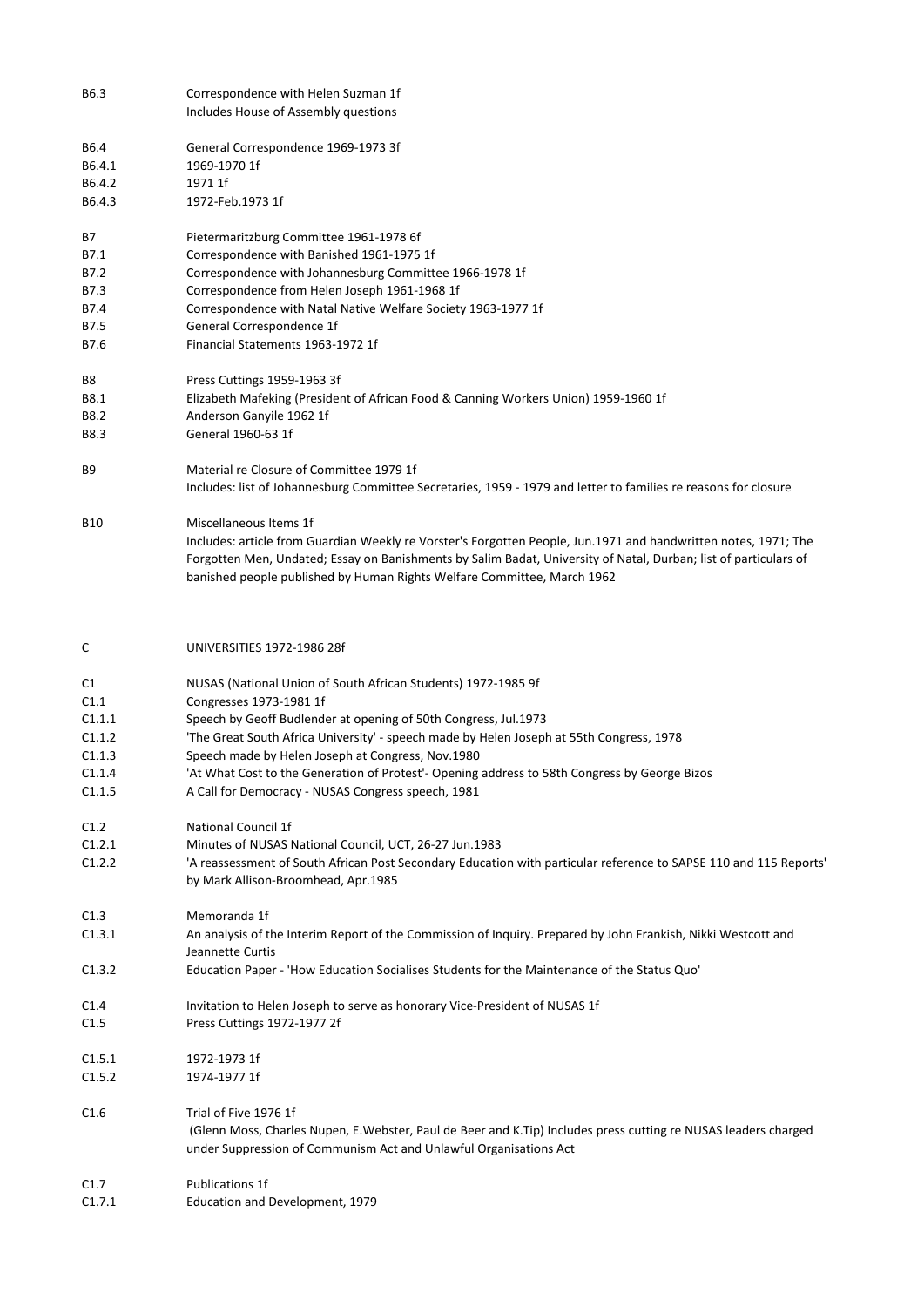| C1.7.2           | NUSAS meeting the Challenge 1979                                                                                     |
|------------------|----------------------------------------------------------------------------------------------------------------------|
| C1.7.3           | <b>NUSAS 1980</b>                                                                                                    |
| C1.7.4           | Students for a Democratic Future 1981                                                                                |
| C1.7.5           | NUSAS Resume, 981                                                                                                    |
| C1.7.6           | Campus Action for Democracy, 1982                                                                                    |
|                  |                                                                                                                      |
| C1.7.7           | NUSAS Resume, 1982                                                                                                   |
| C1.7.8           | South Africa's Bantustans, The Pillars of Apartheid                                                                  |
| C1.7.9           | Students meeting the challenge of change, 1984                                                                       |
| C1.7.10          | Lexis. Undated                                                                                                       |
| C1.7.11          | Sugar 'n Spice. Journal of the NUSAS Women's Group, Oct. 1989                                                        |
| C1.8             | Pamphlets 1f                                                                                                         |
| C1.8.1           | <b>NUSAS Political Action</b>                                                                                        |
| C1.8.2           | Ciskei: The Great South African Lie                                                                                  |
| C1.8.3           | White Power: There can be NO Compromise                                                                              |
| C1.8.4           | UDF Unites, Apartheid Divides!                                                                                       |
| C1.8.5           | NUSAS July Festival. 60 years, 1924-1984                                                                             |
| C1.8.6           | Peacing it all together                                                                                              |
| C <sub>2</sub>   | General Information re Individual Universities 1972-1986 3f                                                          |
| C <sub>2.1</sub> | University of Cape Town 1972-1983 1f                                                                                 |
| C2.1.1           | Itinerary for Helen Joseph visit, 1972                                                                               |
|                  |                                                                                                                      |
| C2.1.2           | Publications                                                                                                         |
| C2.1.2.1         | Nyanga Bush: The Story of the Squatters                                                                              |
| C2.1.2.2         | Repression and Resistance. Radical Students Society, 1980                                                            |
| C2.1.2.3         | Varsity:27 Apr.1983, 10 Aug.1983                                                                                     |
| C2.1.2.4         | Action. Undated                                                                                                      |
| C2.1.3           | Material re Instructions from Dr Saunders re student publications                                                    |
| C2.1.4           | Memorandum: Why students on trial in University Court should have the right to an open hearing, May 1983             |
| C2.1.5           | Pamphlet advertising opening of Orientation week                                                                     |
| C2.1.6           | Pamphlet re United Women's Organisation                                                                              |
|                  |                                                                                                                      |
| C <sub>2.2</sub> | University of the Witwatersrand 1f                                                                                   |
| C2.2.1           | Pamphlet calling for boycott of Students Assembly. Issued by BSS and MSA. Undated                                    |
| C2.2.2           | Pamphlet re Sharpeville. Issued by Projects Comm. Undated                                                            |
| C2.2.3           |                                                                                                                      |
|                  | Booklet re Detentions, produced by SAM. Undated                                                                      |
| C2.2.4           | Leaflet re Enforced Removals, 1976                                                                                   |
| C2.2.5           | 'Student Activity, 1981'. Paper by Susan Rubenstein. Ts. 11 p.                                                       |
| C2.2.6           | Newspaper Cuttings, 1976-1977                                                                                        |
| C2.2.7           | Election of Chancellor, pamphlet. Candidates, Mandela, Suzman and Rosholt                                            |
| C2.2.8           | John Gray Community Health Centre. 15 items 1943-48                                                                  |
| C2.2.9           | Pamphlet. NUSAS Projects Comm. Celebrates 34 years of the Freedom Charter                                            |
| C2.2.10          | Women Fighting for Tomorrow Today                                                                                    |
| C2.2.11          | Leaflet. Helen Joseph speaks                                                                                         |
| C <sub>2.3</sub> | Natal University 1f                                                                                                  |
| C2.3.1           | Proposal for Primary Health Care Programme in Natal, drawn up by D. Arbuckle, K. Naidoo, K.G. Tomaselli, M. Allison- |
|                  | Broomhead and A. Chetty, Sep.1986                                                                                    |
| C2.3.2           | First Report of Contemporary Cultural Studies Unit (CCSU), 1985-1986                                                 |
| C2.3.3           | Critical Arts Newsletter, Oct.1986                                                                                   |
| C2.3.4           | Pamphlet: You and the Police. Undated                                                                                |
| C2.3.5           | Pamphlet: The Emergency, 1985                                                                                        |
| C2.3.6           | Press Cutting re Keith Matthee                                                                                       |
| C2.3.7           | Campus 2                                                                                                             |
| C2.3.8           | NUX, No.4, 1980 (Pietermaritzburg)                                                                                   |
| C2.3.9           | 'The Visual Role of the Rubicons as part of the Reform Strategy'. Paper by CCSU, presented at 1986 Association for   |
|                  | Sociology in Southern Africa, 1986                                                                                   |
| C2.3.10          | Statement by Durban Media Group re State of Emergency, (1985?)                                                       |
| C2.3.11          | 'Towards a Transformative Procedure' by Rob Amako (CCSU)                                                             |
|                  |                                                                                                                      |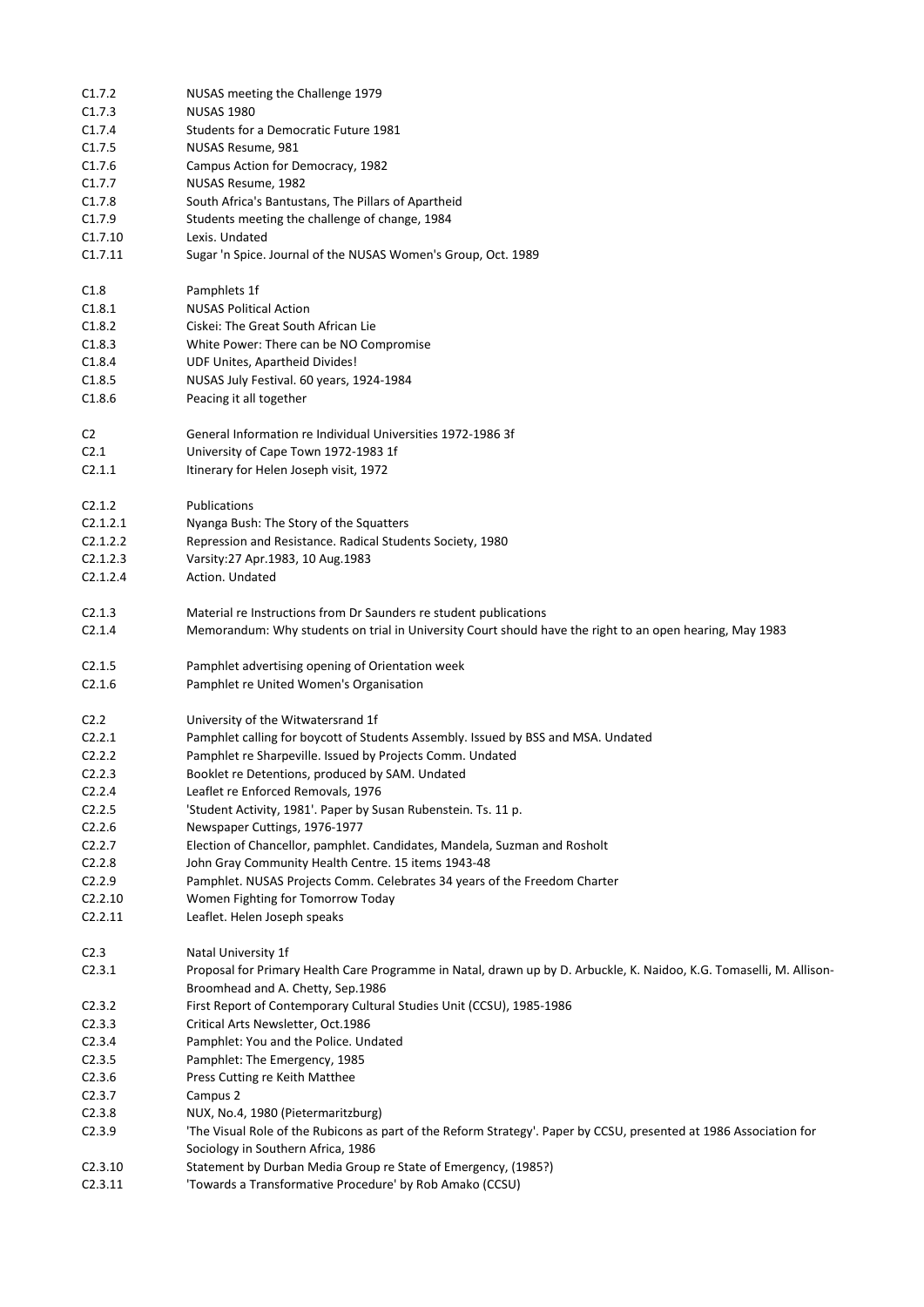| C <sub>2.4</sub> | Rhodes University 1989 1f Rhodeo, October 1989                                                                                                                                            |
|------------------|-------------------------------------------------------------------------------------------------------------------------------------------------------------------------------------------|
| C <sub>3</sub>   | Academic Freedom 1982-1987 11f                                                                                                                                                            |
| C3.1             | Cape Town University 1f                                                                                                                                                                   |
| C3.1.1           | Sunday Tribune article, Apr.1983, re quota system                                                                                                                                         |
| C3.1.2           | Leaflet advertising meeting rejecting quota system                                                                                                                                        |
| C3.1.3           | Motion, May 1983, re quota system                                                                                                                                                         |
| C3.1.4           | Statement issued by Academic Freedom Committee (AFC), Apr.1983                                                                                                                            |
| C3.2             | University of the Witwatersrand 2f                                                                                                                                                        |
| C3.2.1           | Pamphlet issued by ATC re quota system                                                                                                                                                    |
|                  |                                                                                                                                                                                           |
| C3.2.2           | Pamphlet issued by Students AFC re quota system                                                                                                                                           |
| C3.2.3<br>C3.2.4 | Conference of Academics for a Democratic Society. Includes objectives and programme, 1982<br>Business Day editorial attacks on Wits. Includes letter sent to Ken Owen from Jack Curtis 1f |
| C3.3             | Natal University 1f                                                                                                                                                                       |
| C3.3.1           | Notes, made by P.de V.Booysen, re student body meeting                                                                                                                                    |
| C3.3.2           | Dome Special, Apr.1983                                                                                                                                                                    |
| C3.3.3           | Memorandum by J. Taylor re academic freedom                                                                                                                                               |
| C3.3.4           | Minutes of Special Meeting, Senate Executive Committee, Aug.1983                                                                                                                          |
|                  |                                                                                                                                                                                           |
| C3.4             | Rhodes University 1983 1f                                                                                                                                                                 |
| C3.4.1           | <b>University Pledge</b>                                                                                                                                                                  |
| C3.4.2           | Letter to Helen Joseph from Sean Rankin, Convener of AFC                                                                                                                                  |
| C3.5             | Fort Hare 1f                                                                                                                                                                              |
|                  | Explanation of alleged misconduct, by J. Jackson, lecturer, Sep.1982                                                                                                                      |
| C3.6             | Memoranda 1f                                                                                                                                                                              |
| C3.6.1           | Joint statement by English-speaking universities, Apr.1983                                                                                                                                |
| C3.6.2           | Education for an African future. Ts. 7p.                                                                                                                                                  |
| C3.6.3           | Education for an African future., Mar.1978                                                                                                                                                |
| C3.6.4           | Academic Freedom. A principle                                                                                                                                                             |
| C3.6.5           | The implications for academic freedom, of the trial of Berger and Pillay by Eddie Webster. 754p.                                                                                          |
| C <sub>3.7</sub> | Articles and Lectures 1f                                                                                                                                                                  |
| C3.7.1           | Freedom, Justice and Capitalism by G.A. Cohen, New Left Review, Apr.1981                                                                                                                  |
| C3.7.2           | Living in the Interregnums by Nadine Gordimer                                                                                                                                             |
| C3.7.3           | Extract from South African Outlook, Apr.1973                                                                                                                                              |
| C3.7.4           | Academic Freedom lecture given by Nadine Gordimer, Rhodes, Sep.1983                                                                                                                       |
| C3.8             | Universities Amendment Bill, 1983 1f                                                                                                                                                      |
| C3.9             | Handwritten notes 1f                                                                                                                                                                      |
| C3.10            | Press Cuttings, 1983 1f                                                                                                                                                                   |
| C4               | Kings College, London 1f                                                                                                                                                                  |
|                  | Includes: letter from the Dean to Helen Joseph re scholarship fund for South African students; information re Kings                                                                       |
|                  | Fellows; list of names and addresses of former students resident in South Africa, 1982                                                                                                    |
| C5               | Department of National Education May 1982 1f                                                                                                                                              |
|                  | Report. The qual1fication and study programmes of universities in South Africa. Translated from the Afrikaans                                                                             |
| C6               | South African Students Press Union: Publications 1982-1986 3f                                                                                                                             |
| C6.1             | <b>SASPU National1f</b>                                                                                                                                                                   |
|                  | Mar., Sep., Oct., Nov., 1983                                                                                                                                                              |
|                  | May/Jun., Jul., Aug., Dec., 1984                                                                                                                                                          |
|                  | Mar., Jun/Jul., 1985                                                                                                                                                                      |
|                  | Feb.1986                                                                                                                                                                                  |
|                  |                                                                                                                                                                                           |
| C6.2             | State of the Nation1f Dec.1983                                                                                                                                                            |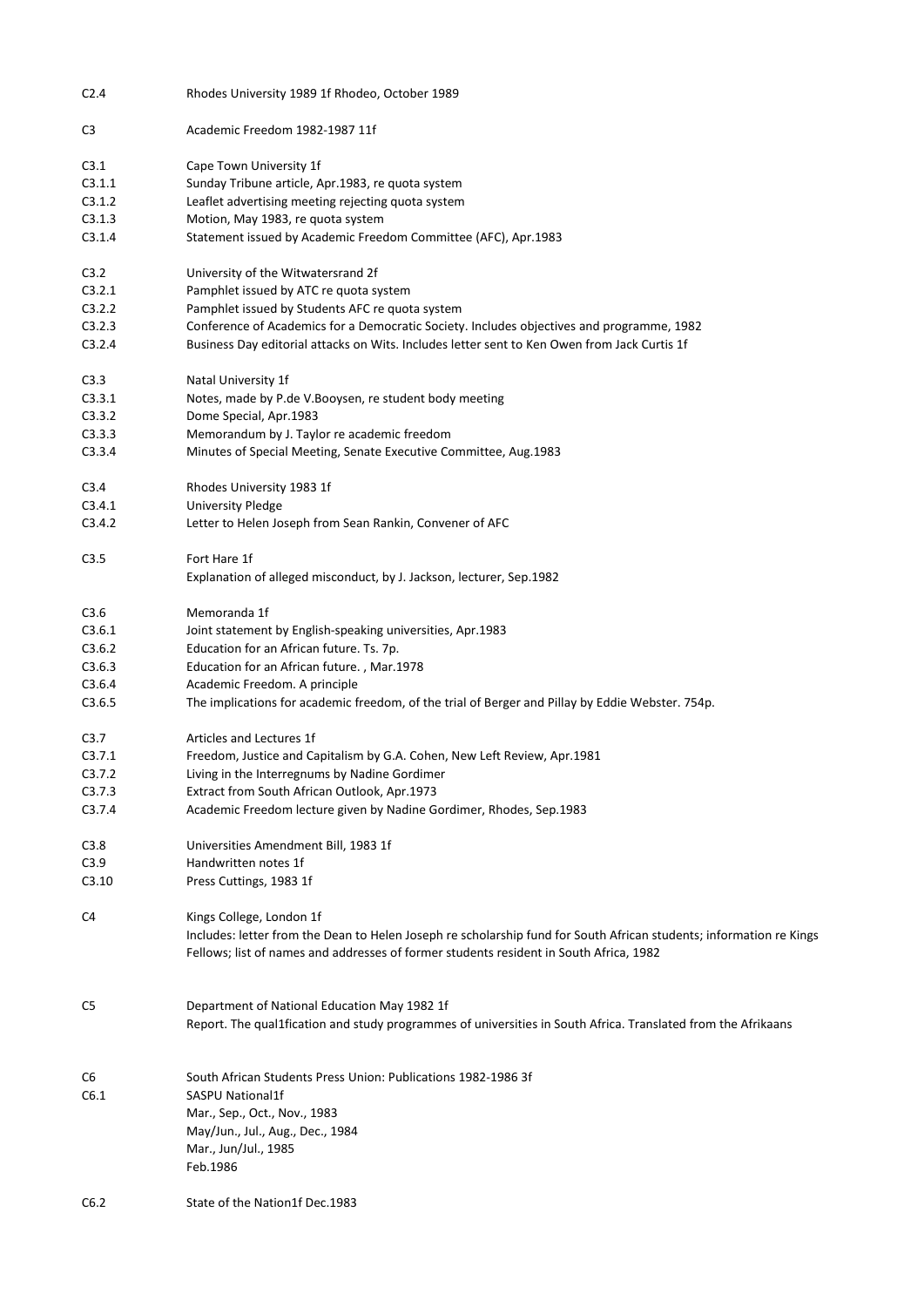|                   | Feb/Mar., May, Oct/Nov, 1985                                                                                                                                   |
|-------------------|----------------------------------------------------------------------------------------------------------------------------------------------------------------|
| C6.3              | SASPU FOCUS 1f                                                                                                                                                 |
|                   | Jun/Jul., Dec. 1982                                                                                                                                            |
|                   | Jun.1983                                                                                                                                                       |
|                   | Feb., Nov, 1984                                                                                                                                                |
| D                 | CHURCHES AND RELIGIOUS ORGANISATIONS 1962-1987 25f&1 box                                                                                                       |
|                   | Kairos Document 1f                                                                                                                                             |
| D1<br>D1.1        |                                                                                                                                                                |
| D <sub>1.2</sub>  | Challenge to the Church. A theological comment on the political crisis in South Africa<br>WCC Programme to Combat Racism. The Kairos Document and Commentaries |
| D <sub>1.3</sub>  | Second Edition, Jun.1986                                                                                                                                       |
| D1.4              | Summary of Kairos Document                                                                                                                                     |
| D1.5              | Press Cuttings 1983-1986                                                                                                                                       |
|                   |                                                                                                                                                                |
| D <sub>2</sub>    | Liberation Theology in South Africa 1f Draft copy of book                                                                                                      |
| D3                | South African Council of Churches (SACC) 1f                                                                                                                    |
| D3.1              | SACC National Conference, 1986. Hope in Crisis, a church perspective                                                                                           |
| D3.2              | Ecunews, Vol.13, No.1, Apr.1987                                                                                                                                |
| D3.3              | The happenings at Hammanskraal, from Christian Action Journal, Spring 1975                                                                                     |
| D <sub>3</sub> .4 | The message in perspective: a book about Message to the people of South Africa. Ed. by J de Gruchy and W.B. de                                                 |
|                   | Villiers, Published by SACC, 1968                                                                                                                              |
| D <sub>3</sub> .5 | Relocations: the churches' report on forced removals in South Africa, 1984                                                                                     |
| D4                | Anglican Students Federation (ASF) 1985-1987 7f                                                                                                                |
| D4.1              | Constitution 1f                                                                                                                                                |
| D4.2              | Annual General Meeting Minutes 1f                                                                                                                              |
| D4.2.1            | 7 Jul.1985                                                                                                                                                     |
| D4.2.2            | 6 Jul. 1986                                                                                                                                                    |
| D4.2.3            | 1987                                                                                                                                                           |
| D4.3              | <b>Executive Committee Minutes 1f</b>                                                                                                                          |
|                   | Sep.1985; Mar.1987                                                                                                                                             |
| D4.4              | 1986 Conference 1f                                                                                                                                             |
|                   | Includes programme and address by Helen Joseph                                                                                                                 |
| D4.5              | Correspondence 1f 1986-1992                                                                                                                                    |
|                   | Letters from ASF to Helen Joseph                                                                                                                               |
| D4.6              | Newsletter 1f                                                                                                                                                  |
|                   | Sep.1985; 1986-1988; Sept 1991; February 1992                                                                                                                  |
| D4.7              | Miscellaneous Items 1f                                                                                                                                         |
|                   | Includes: pamphlet re ASF, report of the Presidents/Provincial Chaplain's visit to Lesotho, Swaziland and                                                      |
|                   | Johannesburg and notes for Joseph's speech to ANSOC re UDF call to Whites                                                                                      |
| D5                | St.Mary's Cathedral 1f                                                                                                                                         |
| D5.1              | SACC motion re conscientious objection, 1974                                                                                                                   |
| D <sub>5.2</sub>  | Provincial Programme for Vigil of Hope and Prayer for Truth and Freedom, Jun.1977                                                                              |
| D5.3              | Assignment by P.L. MacGregor re above vigil                                                                                                                    |
| D5.4              | Correspondence between Helen Joseph and Challenge Group, Mar-Jun.1977, re vigil                                                                                |
| D5.5              | The Parishioner:Sep.1974; Mar, Jun, Jul.1977; May, Jun.1978                                                                                                    |
| D5.6              | Euacharist to celebrate the Centenary of the Founding of the Community of the Resurrection, 2 May 1992                                                         |
|                   |                                                                                                                                                                |
| D6                | Enthronements (Anglican) 1f                                                                                                                                    |
| D6.1              | Celebration Eucharist for the enthronement of Rev. Tutu as Archbishop of Cape Town                                                                             |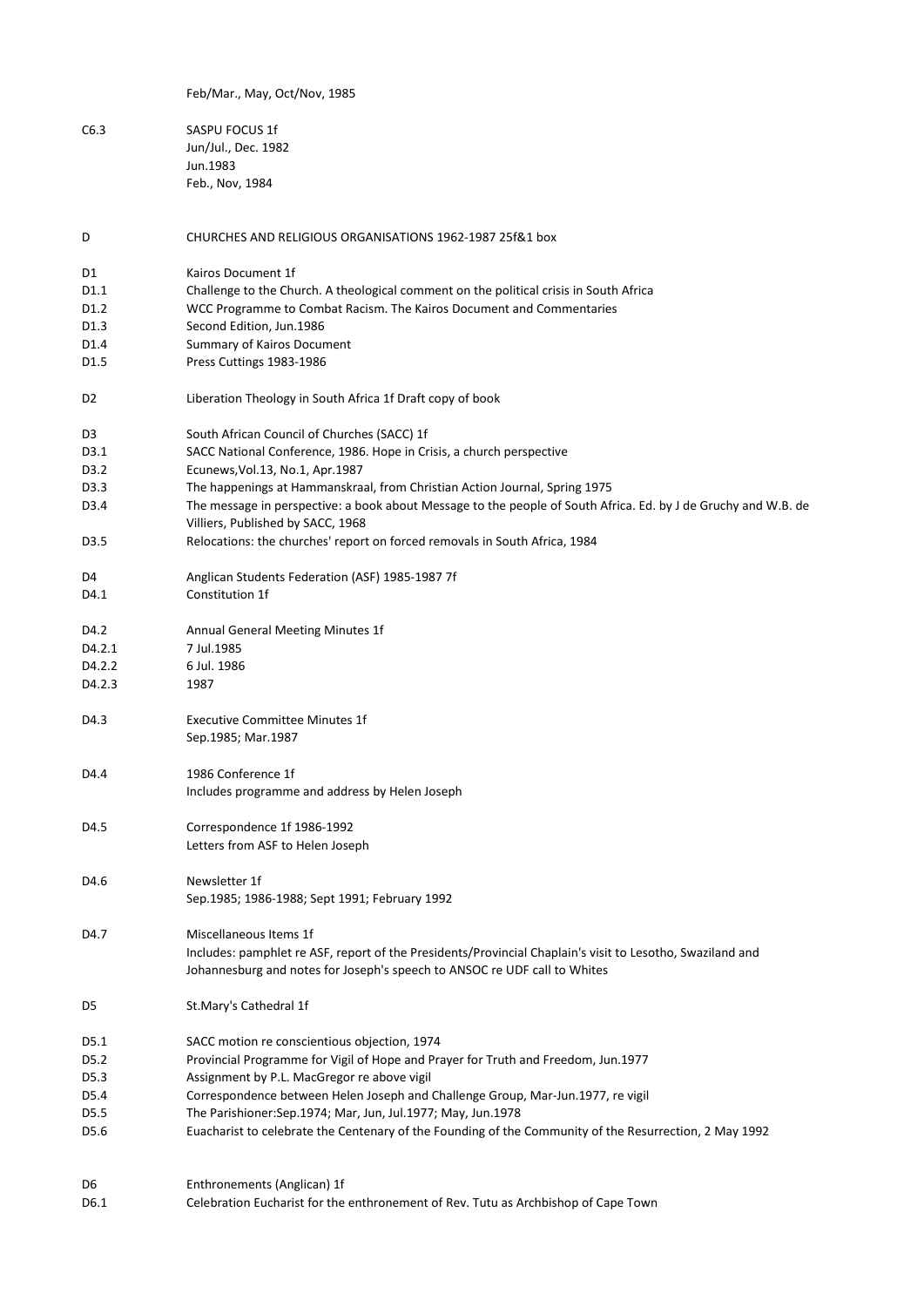| D6.2              | Photograph of Bishop Tutu                                                                                       |
|-------------------|-----------------------------------------------------------------------------------------------------------------|
| D6.3              | Enthronement charge given by Rev George D. Buchanan at his enthronement service, 5 Oct.1986                     |
|                   |                                                                                                                 |
| D7                | Episcopal Church for a Free Southern Africa (USA) 1f                                                            |
|                   | Includes: newspaper clippings re South Africa, Aug.1985 and Jan.1986; copy of a letter to Chairman of Chase     |
|                   | Manhattan Bank re their relationship with South Africa, 17 Feb.1986                                             |
|                   |                                                                                                                 |
| D8                | German Confessional Church 1f                                                                                   |
| D8.1              | Organisation and Structure of the Confessional Church at its start                                              |
| D8.2              | <b>Stuttgart Declaration 1945</b>                                                                               |
| D8.3              | The Stuttgart Declaration in England                                                                            |
|                   |                                                                                                                 |
| D9                | <b>Publications 1f</b>                                                                                          |
| D9.1              | Perspective, 30 May 1983 (UCT Christian Magazine)                                                               |
| D9.2              | Work for Justice, Jun. 1984, May, Aug. 1985                                                                     |
| D9.3              | SALT, Vol.3, No.3                                                                                               |
| D9.4              | AIM, May 1976                                                                                                   |
| D9.5              | Yes, the Lord has also gone. Removals. Published by SACBC and SACC                                              |
| D9.6              | The signs of the times: the Church's response. Published by Young Christian Students                            |
| D9.7              | Police conduct during township protests. Published by SACBC, 1984                                               |
| D9.8              | Sojourners Aug-Sep 1988. The church confronts apartheid.                                                        |
|                   |                                                                                                                 |
| D9.9              | A Month in the Beloved Country. In the steps of Bishop Trevor Huddleston. The Diary of a South African Journey, |
|                   | August 1992                                                                                                     |
| D10               | Press Cuttings 1962-1981 9f                                                                                     |
|                   | Subjects include: role of churches in SA and Church vs State                                                    |
| D <sub>10.1</sub> | 1962-1970 1f                                                                                                    |
| D <sub>10.2</sub> | 1971-1973 1f                                                                                                    |
|                   |                                                                                                                 |
| D <sub>10.3</sub> | 1974-Jul.1976 1f                                                                                                |
| D <sub>10.4</sub> | Aug.1976-Dec.1976 1f                                                                                            |
| D <sub>10.5</sub> | Jan-Apr.1977 1f                                                                                                 |
| D <sub>10.6</sub> | May-Nov.1977 1f                                                                                                 |
| D10.7             | 1978 1f                                                                                                         |
| D <sub>10.8</sub> | 1979 1f                                                                                                         |
| D <sub>10.9</sub> | 1980-1981 1f                                                                                                    |
|                   |                                                                                                                 |
| D11               | Addresses, Papers, Articles and Plays 1f                                                                        |
| D11.1             | Address delivered by Dr Beyers Naude on the occasion of the graduation ceremony of the Federal Theological      |
|                   | Seminary, Pietermaritzburg, Mar.1977                                                                            |
| D11.2             | Profile on Winterveld. Produced by Commission for Justice and Peace, Pretoria and Winterveld Action Committee   |
| D11.3             | Problems raised by the use of force and violence in the modern world - lecture by Archbishop of Canterbury,     |
|                   | Feb.1972                                                                                                        |
| D11.4             | Broederkring Information and Study Document - Apartheid as Heresy. Implications of the Ottowa Resolution of the |
|                   | WARC                                                                                                            |
| D11.5             | Reconciliation in South African now?                                                                            |
| D11.6             | An enemy of the State (Jagerstatter)                                                                            |
| D11.7             | Views of Black Christians on South Africa's Present and Future by Sam Buti, Mar.1976                            |
| D11.8             | The Challenge of Black Theology to the Present South Africa. Lecture by Rev. M. Ngakane. SACC, Mar.1976         |
|                   |                                                                                                                 |
| D11.9             | The Christian Presence in Todays South Africa. Lecture by Dr M. Buthelezi                                       |
| D11.10            | Sermon by Rev R. Brueckner, May 1976                                                                            |
| D11.11            | The Provincial Chaplain's Report of his visit to Natal and Eastern Cape Regions                                 |
| D11.12            | A study on Mark 12:13-17 on the occasion of Republic Day                                                        |
| D11.13            | Service at Wilgespruit, 14 Dec.1986                                                                             |
| D11.14            | Bishop Huddleston's sermon at consecration of J.Kauluma. Namibia, 1978                                          |
|                   |                                                                                                                 |
| D11.15            | Press statement by Belydendekring (Dutch) re detention of Dr. Allan Boesak, Aug.1985                            |
| D11.16            | The Mass Beneath the Cross by G.A. ffrench-Beytagh                                                              |
| D11.17            | Script: End of A Journey re Cosmos Desmond, July 1971                                                           |
| D11.18            | "Coming of Age", a play re Dietrich Bonhoeffer                                                                  |
| D11.19            | Play: "Hidden Fire" by W.H. Soiling                                                                             |
|                   |                                                                                                                 |
| D12               | Pietermaritzburg Agency for Christian Social Awareness (PACSA) 1984-90 1f                                       |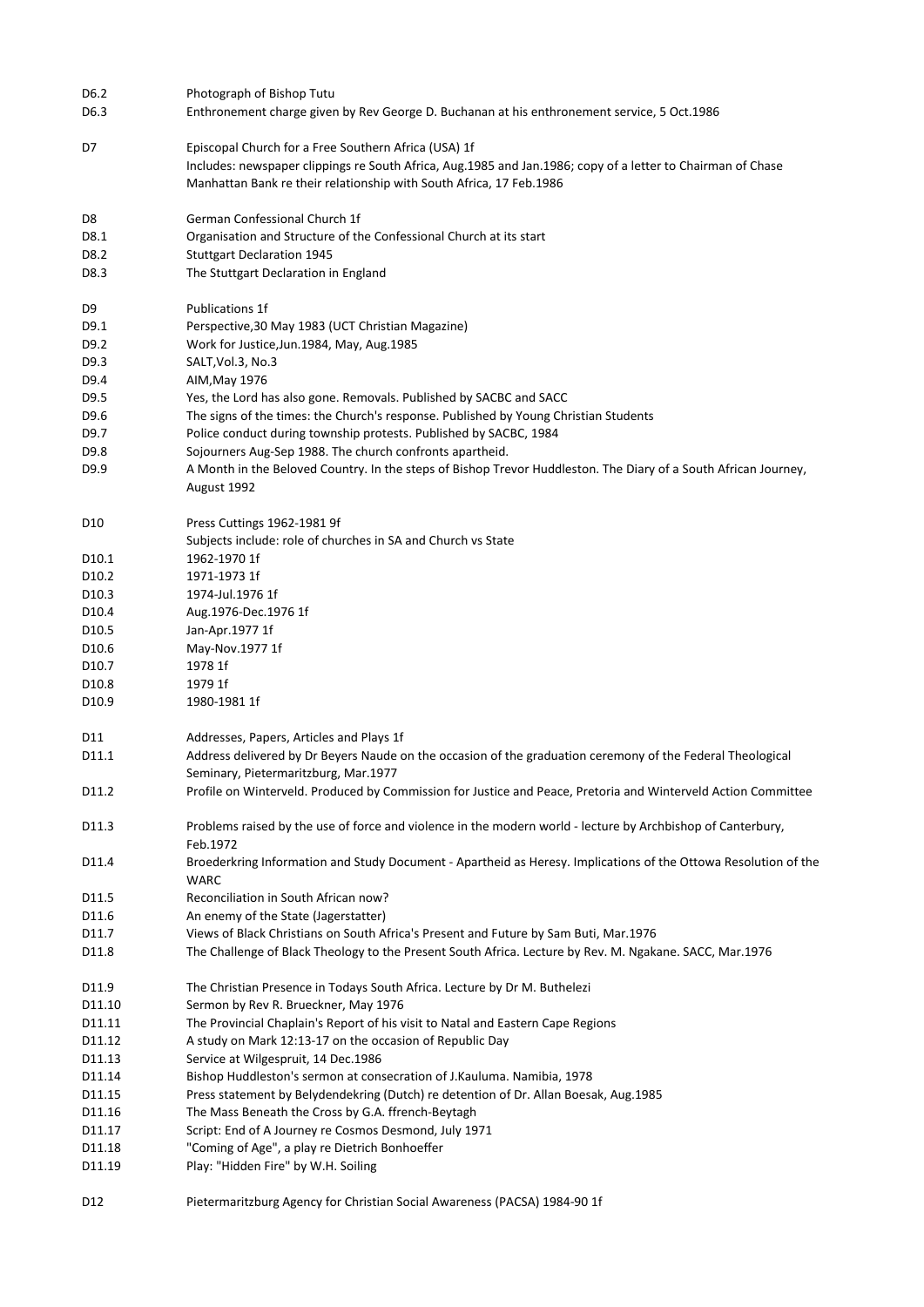|                  | Factsheets, newsletters and booklet: Meditations on the Natal Violence, June 1990                                                                                                                              |
|------------------|----------------------------------------------------------------------------------------------------------------------------------------------------------------------------------------------------------------|
| D13              | Miscellaneous 1 box                                                                                                                                                                                            |
| Ε                | TREASON TRIAL (1956) 1956-1960 17f                                                                                                                                                                             |
| E1               | Treason Trial Defence Fund Press Summaries 1958-1960 4f                                                                                                                                                        |
| E1.1             | Nos.1-12 Aug.1958-Aug.1959 1f                                                                                                                                                                                  |
| E1.2             | Nos.13-29 Aug.1959-Mar.1960. Crown Evidence 1f                                                                                                                                                                 |
| E1.3             | Nos.30.43 14 Mar.1960-7 Oct.1960. Defence Evidence 1f                                                                                                                                                          |
| E1.4             | Nos.44-58 Crown Argument 1f                                                                                                                                                                                    |
| E <sub>2</sub>   | Application for use of Advocate Chambers for P.P.D.Nokwe 1956 1f                                                                                                                                               |
| E3               | Professor Murray's Evidence 1957 - 1959 1f<br>Includes: Preparatory Examination, 1957 and cross-examination by Defence                                                                                         |
| E4               | Bail Orders, 1958 1f                                                                                                                                                                                           |
| E5               | Defence Admissions 1f                                                                                                                                                                                          |
| E6               | The Theory and Methodology of Communism 1f Bochenski's evidence                                                                                                                                                |
| E7               | Exhibit 6595 1f                                                                                                                                                                                                |
|                  | Transcript of shorthand notes taken by Dt.Sgt.van Zyl Schoeman at Congress of the People                                                                                                                       |
| E8               | Summary of Findings of the Court 1f                                                                                                                                                                            |
| E9               | Defence Argument on the Application for re-arrest of the Accused 1f                                                                                                                                            |
| E10              | Judgement as read out by the presiding Judge, Mr. Justice Rumpff, 29th March 1961 and Reasons for Judgment by<br>Judges J.Bekker and J.Rumpff 1f                                                               |
| E11              | Appellants Heads of Argument for Bloemfontein Appeal (not heard) 1f                                                                                                                                            |
| E12              | Photographs 1f                                                                                                                                                                                                 |
| E13              | If This be Treason by Helen Joseph. Photocopy 1f                                                                                                                                                               |
| E14              | Miscellaneous Items 1f                                                                                                                                                                                         |
|                  | Includes: New Age, 27 Dec.1956; Schedule No.4, 'They went on Trial for their Lives', published in Zambia, 10<br>Dec.1966, photocopy of South Africa's Treason Trial, vol 1 of indictment and handwritten notes |
| F                | INDIVIDUALS 1955 - 1987 24f                                                                                                                                                                                    |
| F1               | Steven Biko 1976-1978 4f                                                                                                                                                                                       |
| F1.1             | Sermon preached at Mass in honour of the soul of Bantu Steven Biko, Lesotho, 25 Sep.1977                                                                                                                       |
| F1.2             | The Inquest into the death of Steven Bantu Biko: A Report to the Lawyers' Committee for Civil Rights under Law, by<br>Dean Louis H. Pollak, Feb.1978 1f                                                        |
| F <sub>1.3</sub> | Press Cuttings re Biko's Detention 1976-1977                                                                                                                                                                   |
| F1.4             | Press Cuttings re Death of Biko and subsequent inquest 1f 1977-1978                                                                                                                                            |
| F2               | Nelson and Winnie Mandela 1977-1987 7f                                                                                                                                                                         |
| F2.1             | Natal University, Durban: Nomination of N. Mandela for Chancellor 1983 1f                                                                                                                                      |
| F2.1.1           | The Times: Vol.11, No.1 - 26 Jul.1983                                                                                                                                                                          |
| F2.1.2           | The Times: Vol. No.2 - 2 Aug.1983                                                                                                                                                                              |
| F2.1.3           | SRC publication - Mandela for Chancellor - Why?                                                                                                                                                                |
| F2.1.4           | Curriculum Vitae: N. Mandela                                                                                                                                                                                   |
| F <sub>2.2</sub> | Release Mandela Campaign 1980-1985 1f<br>Includes: press cuttings for 1980 and workshop re 30th Anniversary of the Freedom Charter, 1985                                                                       |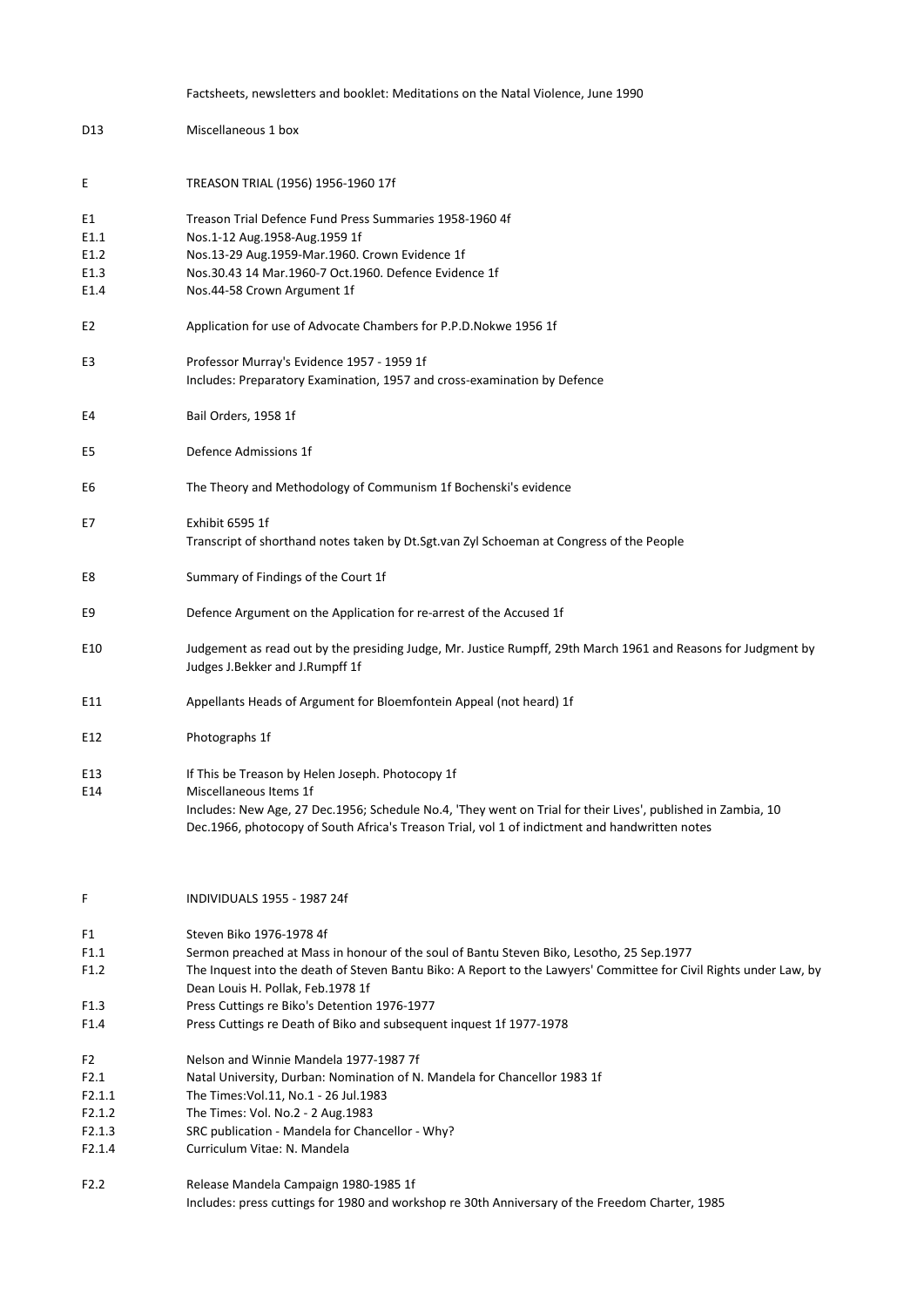| F <sub>2.3</sub> | Conditional Freedom Offer 1985 Press cuttings only                                                                                                                                                                                                     |
|------------------|--------------------------------------------------------------------------------------------------------------------------------------------------------------------------------------------------------------------------------------------------------|
| F2.4             | Winnie Mandela 1976-1989 1f<br>Correspondents and press cuttings. Subjects include: Cillie Commission, assault charges, banishment order and<br>I1fting of ban                                                                                         |
| F <sub>2.5</sub> | Nelson Mandela 1980-1990 1f<br>Press cuttings and transcript of Ted Koppel interview with Mandela (1990)                                                                                                                                               |
| F <sub>2.6</sub> | Mandela family 2f.<br>Press clippings re Zeni and Zinzi Mandela 1980-81                                                                                                                                                                                |
| F3               | Albertina Sisulu 1 item 1f<br><b>Biographical notes</b>                                                                                                                                                                                                |
| F4               | Billy Nair 1 item 1f<br>Welcome back Comrade Billy Nair, workers' leader, people's hero                                                                                                                                                                |
| F5               | Albert Luthuli 1f<br>Includes: Lutuli: The spirit lives on, from Drum 8 Sep. 1972                                                                                                                                                                      |
| F6               | Frederick John Harris. 1964 1 item 1f<br>Plea for clemency, submitted by Hayman and Aronsohn                                                                                                                                                           |
| F7               | Olive Schreiner 1955 1f<br>Includes a paper 'South Africa's Greatest Daughter', written by H.Joseph (?) in 1955 to commemorate Olive<br>Schreiner's birth in 1855. Also other tributes to Schreiner.                                                   |
| F8               | James Phillips 1987 1f<br>Includes a 'Tribute to James Phillips' by Helen Joseph and press cuttings                                                                                                                                                    |
| F9               | Rev D.C.Thompson 1982-1985 1f<br>Includes an interview with Rev Thompson and manuscript notes by Helen Joseph for a funeral oration                                                                                                                    |
| F10              | David Webster 1988-1989 1f<br>Mainly press cuttings and articles about David Webster at the time of his death                                                                                                                                          |
| F11              | Shun Chetty 1979 1f<br>Mainly press cuttings on the occasion of his leaving South Africa.                                                                                                                                                              |
| F12              | Oliver Tambo 1989 1 item<br>Interview with Tambo from the Cape Times, Nov. 4. 1989                                                                                                                                                                     |
| F13              | Bram Fischer 1971-1976 1f<br>Mainly press cuttings on Bram Fischer and his family; including articles urging the government to release him on the<br>grounds of ill health.                                                                            |
| F14              | Eli Weinberg and family 1962-1979 1f<br>Mainly press cuttings on Eli, Violet and Sheila Weinberg                                                                                                                                                       |
| F <sub>15</sub>  | Miscellaneous 1f<br>Includes press cuttings and documentation on the following:<br>Jeanette Curtis<br>Pam dos Santos<br>Ahmed Kathrada<br>Ilona Kleinschmidt<br>Peter Magubane<br><b>Peter Manning</b><br>Celia Masondo<br>Fatima Meer<br>Reggie Moeng |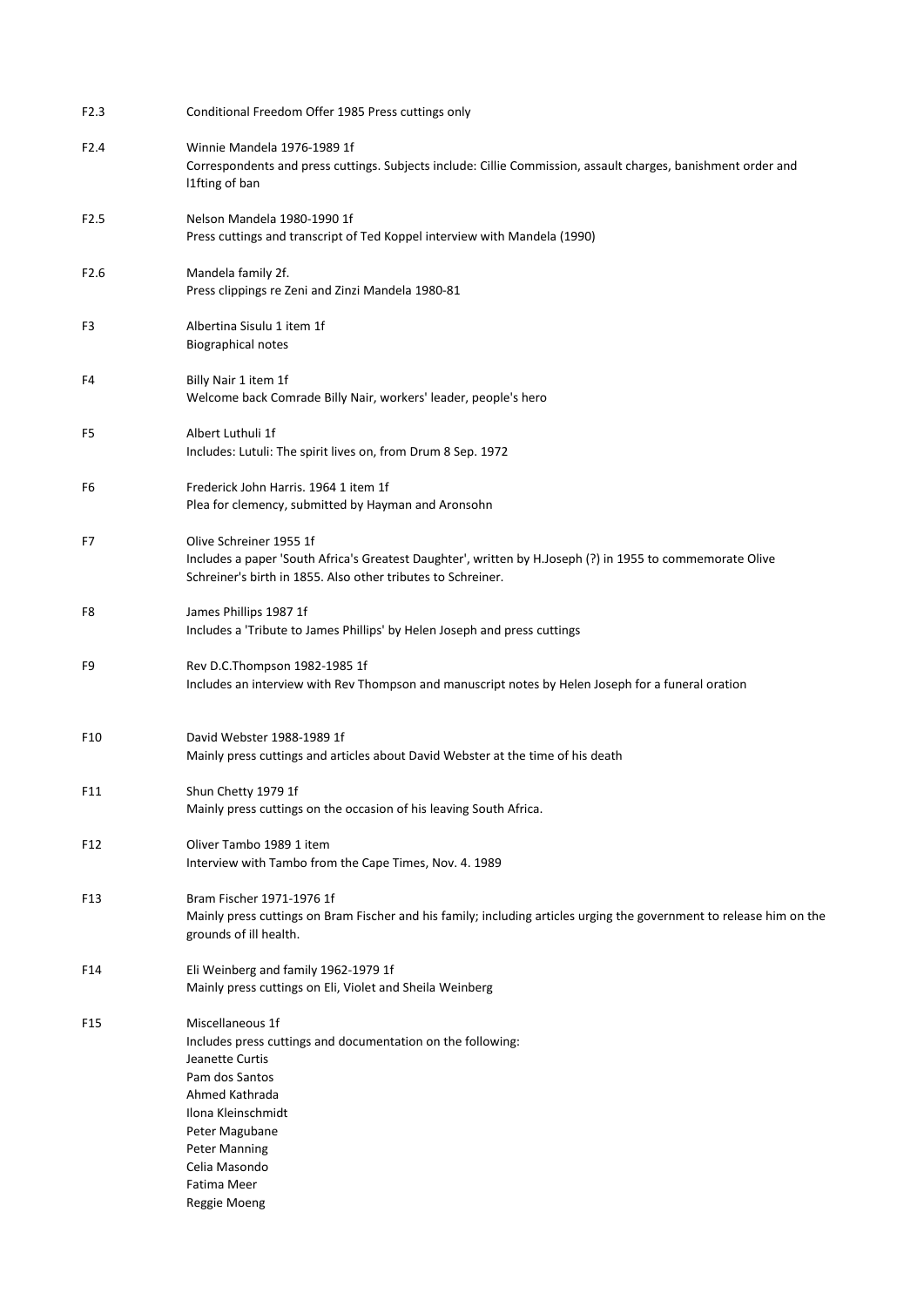|              | Mary Moodley                                                                                                      |
|--------------|-------------------------------------------------------------------------------------------------------------------|
|              | Lucy Mvubelo                                                                                                      |
|              | Shantie Naidoo                                                                                                    |
|              | Phyllis Naidoo                                                                                                    |
|              | Curtis Nkondo                                                                                                     |
|              | Leo Rakale                                                                                                        |
|              | David Russell                                                                                                     |
|              | Solly Sachs                                                                                                       |
|              | Annie Selinga                                                                                                     |
|              | Suzanne Stephens                                                                                                  |
|              | Harold Strachan                                                                                                   |
| G            | RELOCATIONS AND SQUATTERS 1971-1983 6f                                                                            |
|              | Crossroads 1977-1978 1f                                                                                           |
| G1           | Crossroads Interview                                                                                              |
| G1.1<br>G1.2 | Crossroads Newsletter, No.1, 20 Jul.1978                                                                          |
| G1.3         | VARSITYExtra                                                                                                      |
| G1.4         | 'Crossroads in Krisis', Memorandum published by Cape Flats Committee for Interim Accommodation                    |
|              |                                                                                                                   |
| G1.5         | Pamphlet advertising "infuduso" (play)                                                                            |
| G1.6         | Leaflet re women at Crossroads. Issued by Women's Movement, UCT                                                   |
| G1.7<br>G1.8 | Leaflet: issued by Black Sash, Sep.1978<br>Leaflet: We are not going to fight with the Law but we are not moving. |
| G1.9         | Leaflet advertising Day of Solidarity with Squatters, Jul.1978                                                    |
|              |                                                                                                                   |
| G2           | Notebook kept by Helen Joseph 1977-1978 1f<br>Subjects include squatters' camp removals and demolitions           |
| G3           | KTC 1f                                                                                                            |
| G3.1         | Pamphlet: KTC. Testimony to our silence                                                                           |
| G3.2         | Report on activities of Cape Nutrition Education project in KTC crisis, 9-20 May 1983. Includes CNEP annual       |
|              |                                                                                                                   |
| G4<br>G4.1   | Press Cuttings 1976-1981 2f<br>1976-1977                                                                          |
| G4.2         | 1978-1981                                                                                                         |
| G5           | Miscellaneous Items 1976-1978 1f                                                                                  |
| G5.1         | Forward, Feb.1977, issued by Squatters Advisory Group                                                             |
| G5.2         | Race Relations News, Jun. 1976                                                                                    |
| G5.3         | What happened after they left Bellville station? Letters and extracts from letters of people who used to live at  |
|              | Modderdam, Werkgenst and Unibell                                                                                  |
| G5.4         | Memorandum. Environmental Planning and Social Control: Wits/SAIRR                                                 |
| G5.5         | 'Experiencing Modderdam Road'. Article by Gerald Kraak                                                            |
| G5.6         | Prevention of Illegal Squatting Amendment Act, extract from Race Relations News, Aug.1976                         |
| G5.7         | Invitation to Helen Joseph from UCT SRC Communities Commission re invitation to speak, Apr.1978                   |
| G5.8         | Handwritten press extracts, 1976/1977                                                                             |
| G5.9         | Handwritten notes re squatters, Mar.1977                                                                          |
| G5.10        | Article by Cosmos Desmond in The Daily Telegraph Magazine re relocations                                          |
| Н            | INDIAN COMMUNITY 1952-1983 1f                                                                                     |
| Н1           | Memorandum re South African Indian Congress. Ts I p.                                                              |
| Н2           | Memorandum re Transvaal Indian Youth                                                                              |
| H3           | Memorandum re Memorandum re Defiance Campaign, 1952; Defiance Campaign 1952-1982, 30th anniversary                |
| H4           | Memorandum re Natal Indian Congress                                                                               |
| Η5           | Secretarial report of the NIC, submitted to Annual Conference, Nov.1958                                           |
| Н6           | Speech by Zak Yacoob; 'Congress Perspective on the Struggle' presented at First General Meeting of TIC, May 1983  |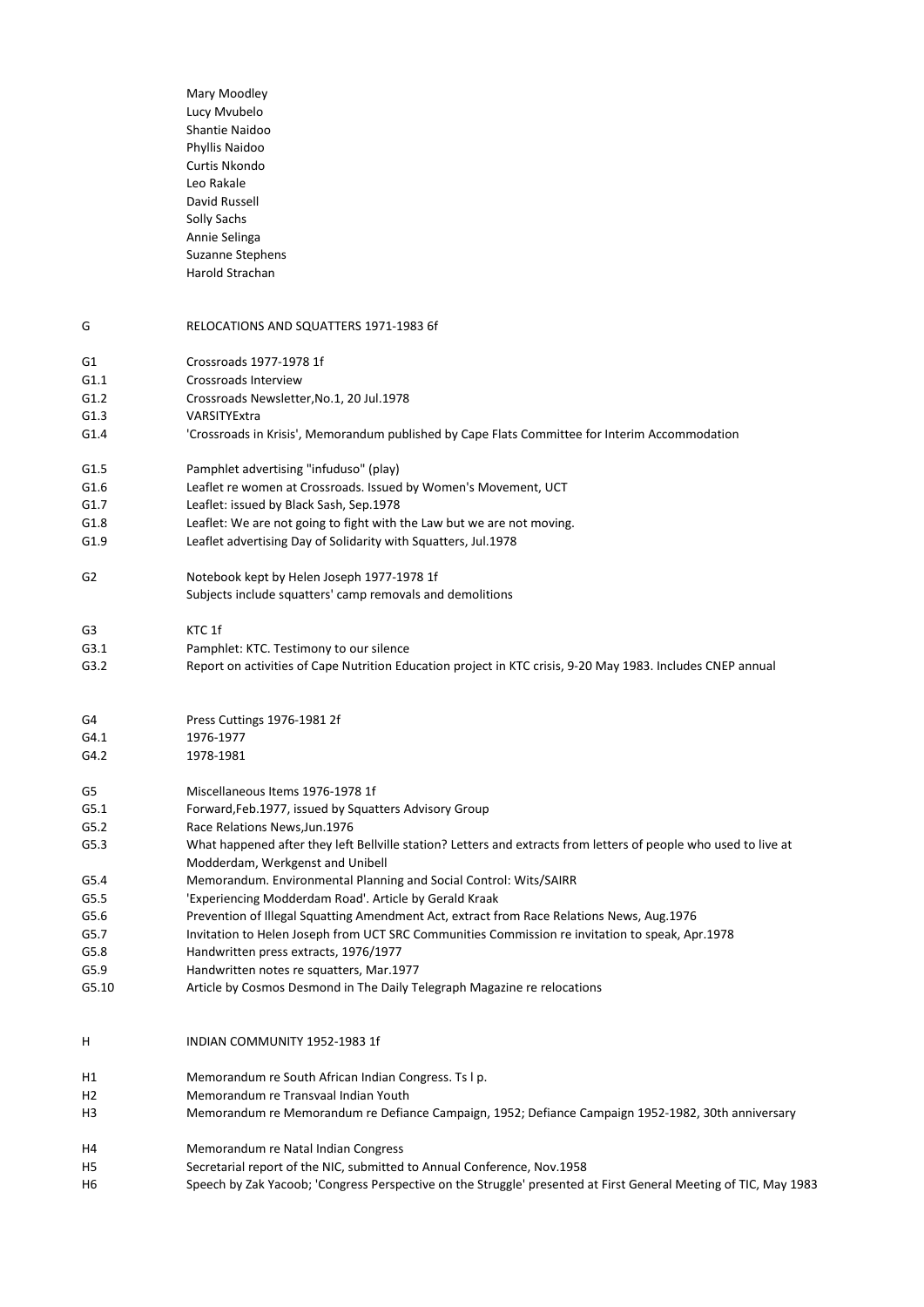| Η7   | Press Cuttings 32 items 1965-1980                                                                                                                                                |
|------|----------------------------------------------------------------------------------------------------------------------------------------------------------------------------------|
|      |                                                                                                                                                                                  |
| T    | LABOUR 1959-1979 1f                                                                                                                                                              |
| 11   | The Farm Labour Scheme. A report from Southern Transvaal Black Sash, Nov.1959                                                                                                    |
| 12   | African Farm Labour - a survey. SAIRR, 1959                                                                                                                                      |
| 13   | Excerpt from memorandum submitted by the ANC to 1959 session and General Assembly of the UN re race conflict<br>in SA.                                                           |
| 14   | Fattis and Monis Strike 1979 1f                                                                                                                                                  |
| 14.1 | Pamphlet issued by UCT Wages Commission                                                                                                                                          |
| 14.2 | re call for solidarity, UCT                                                                                                                                                      |
| 14.3 | issued by Catholic Students Society, Wits                                                                                                                                        |
| 14.4 | Press Cuttings 16 items                                                                                                                                                          |
| 15   | Impression and Repression of SAAWU and general repression in the Ciskei                                                                                                          |
| 16   | Memorandum issued by Black Allied Workers Union re Mr Kruger's Challenge to Parents. Undated                                                                                     |
| 17   | Tansvaal Clothing Industry Medical Aid Society 1945-1966 3f                                                                                                                      |
| 17.1 | Secretary's reports 1945-60                                                                                                                                                      |
| 17.2 | Survey of expenditure on sick pay and medical services provided by the Society 1960-63                                                                                           |
| 17.3 | Mass X-Ray and TB survey 1958-66                                                                                                                                                 |
|      | Includes report on the mass X-ray of Transvaal Clothing                                                                                                                          |
|      | Industry 1958, analysis of 1965 mass X-ray and memoranda on the follow-up 1966                                                                                                   |
| 18   | Transformation Resource Centre 1987 1 item                                                                                                                                       |
|      | Responses of the church in Lesotho to the miners' strike                                                                                                                         |
| 19   | South African Council of Churches 1981 1 item                                                                                                                                    |
| J    | ERIC WORKSHOP (Education Research Information Centre) 1f<br>Re: Presidents Council and Koornhof Bills. Also includes handwritten notes by Helen Josph on the President's Council |
| J1   | Guide to Workshop                                                                                                                                                                |
| J2   | Introduction Paper: The Crisis                                                                                                                                                   |
| J3   | Fact Sheet 1: Assumptions                                                                                                                                                        |
| J4   | Fact Sheet 2: Central Government                                                                                                                                                 |
| J5   | Fact Sheet 3: Provincial Government                                                                                                                                              |
| J6   | Fact Sheet 4: Local Government                                                                                                                                                   |
| J7   | Fact Sheet 5: Orderly Movement Bill                                                                                                                                              |
| J8   | Fact Sheet 6: Black Local Authorities                                                                                                                                            |
| Κ    | AMERICA COMMITTEE ON AFRICA (Includes Africa Fund) 1986-1987 1f                                                                                                                  |
| К1   | News, re guidelines for divestment, 1987                                                                                                                                         |
| K2   | The Africa Fund Annual Report 1985                                                                                                                                               |
| K3   | Questions and Answers on South Africa Sanctions, No.1, 1986                                                                                                                      |
| K4   | Action News, Fall 1986                                                                                                                                                           |
| K5   | Action News - Spring 1986                                                                                                                                                        |
| K6   | Memorandum re American Investment in South Africa, 1986                                                                                                                          |
| K7   | Pamphlet re Sun City                                                                                                                                                             |
| K8   | Student Anti-Apartheid Newsletter, Dec. 1986/Jan. 1987                                                                                                                           |
| K9   | Pamphlet re National Protest Days for South African Sanctions and Divestment Apr.1987                                                                                            |
| K10  | List of Divestment Action on SA by US colleges and universities, Feb.1987                                                                                                        |
| K11  | Leaflet re National Weeks of Anti-Apartheid Action, 1987                                                                                                                         |
| K12  | Programme for reception honouring Oliver Tambo, Jan.1987                                                                                                                         |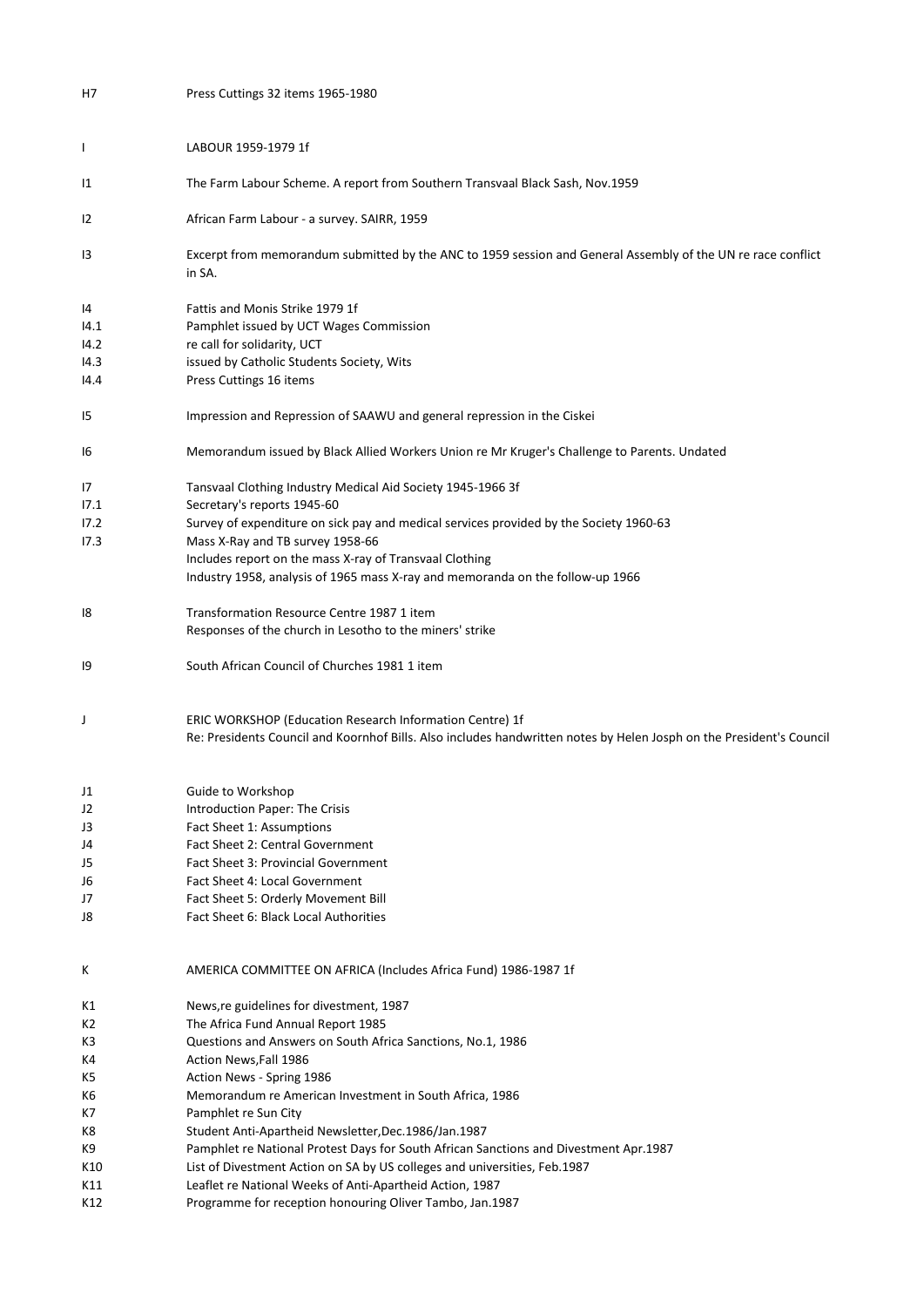| L              | <b>BLACK RENAISSANCE CONVENTION December 1974 1f</b>                                                    |
|----------------|---------------------------------------------------------------------------------------------------------|
| L1             | <b>Declaration and Resolutions</b>                                                                      |
| L <sub>2</sub> | <b>Report on Conventions</b>                                                                            |
| L <sub>3</sub> | Categories and types of groups and persons who participated in convention                               |
| L4             | Memorandum entitled 'Putting the BRC into correct perspective'                                          |
|                |                                                                                                         |
| M              | DETENTIONS AND PRISON CONDITIONS 1962-1982 35f                                                          |
| M1             | Conference on Detention and Security Legislation (UND, 1982) 1f                                         |
| M1.1           | Opening Address delivered by Arthur Chaskalson                                                          |
| M1.2           | 'Detention without Trial and the Rule of Law - a Comparative Analysis'. Paper by Prof A.S. Mathews      |
| M1.3           | 'The Historical Context of Security Legislation in South Africa'. Paper by D.M. Davis                   |
| M1.4           | 'Brain Dysfunction in Detainees'. Paper by F.R. Ames                                                    |
| M1.5           | 'The Psychological Effects of Detention'. Paper by G.A. Tyson                                           |
| M1.6           | 'The Judiciary and National Security'. Paper by Prof. John Dugard                                       |
| M1.7           | 'Protecting Detainees: Fact or Fiction?'. Paper by R. Tucker                                            |
| M1.8           | 'The Legal Rights of the Detainee to Medical Treatment'. Paper by S.A. Strauss                          |
| M1.9           | 'Admissibility and Reliability of Detainee Evidence'. Paper by Advocate C. Nicholson                    |
| M1.10          | 'The DDD Syndrome: Solitary Confinement and a South African Security Law Trial' Paper by Julian Riekert |
|                |                                                                                                         |
| M <sub>2</sub> | Manual on Detention Undated 1f                                                                          |
|                | Published by UCT Media Projects                                                                         |
|                |                                                                                                         |
| M3             | Press Cuttings re Detentions 1962-1982 12f                                                              |
| M3.1           | 1962 (Ganyile Case) 1f                                                                                  |
| M3.2           | 1962-1968 1f                                                                                            |
| M3.3           | 1971 1f                                                                                                 |
| M3.4           | 1972 1f                                                                                                 |
| M3.5           | 1974 1f                                                                                                 |
| M3.6           | 1975 1f                                                                                                 |
| M3.7           | 1976 2f                                                                                                 |
| M3.7.1         | 1976, Apr-Aug.                                                                                          |
| M3.7.2         | 1976 Sep-Dec.                                                                                           |
|                |                                                                                                         |
| M3.8           | 1977 2f                                                                                                 |
| M3.8.1         | 1977 Jan-May                                                                                            |
| M3.8.2         | 1977 Jun-Dec.                                                                                           |
| M3.9           | 1978 1f                                                                                                 |
| M3.10          | 1982 1f                                                                                                 |
| M4             | Press Cuttings on Deaths in Detention (arranged alphabetically) 1963-1978 8f                            |
| M4.1           | $A-C1f$                                                                                                 |
|                | Includes:                                                                                               |
|                | Neil Aggett                                                                                             |
|                | George Botha                                                                                            |
|                | M. Cutshela                                                                                             |
| M4.2           | Dr Hoosen Haffejee 1977-1978 1f                                                                         |
| M4.3           | Imam Haron 1970 1f                                                                                      |
| M4.4           | Aaren Khoza 1977 1f                                                                                     |
| M4.5           | L-M 1f                                                                                                  |
|                | Includes:                                                                                               |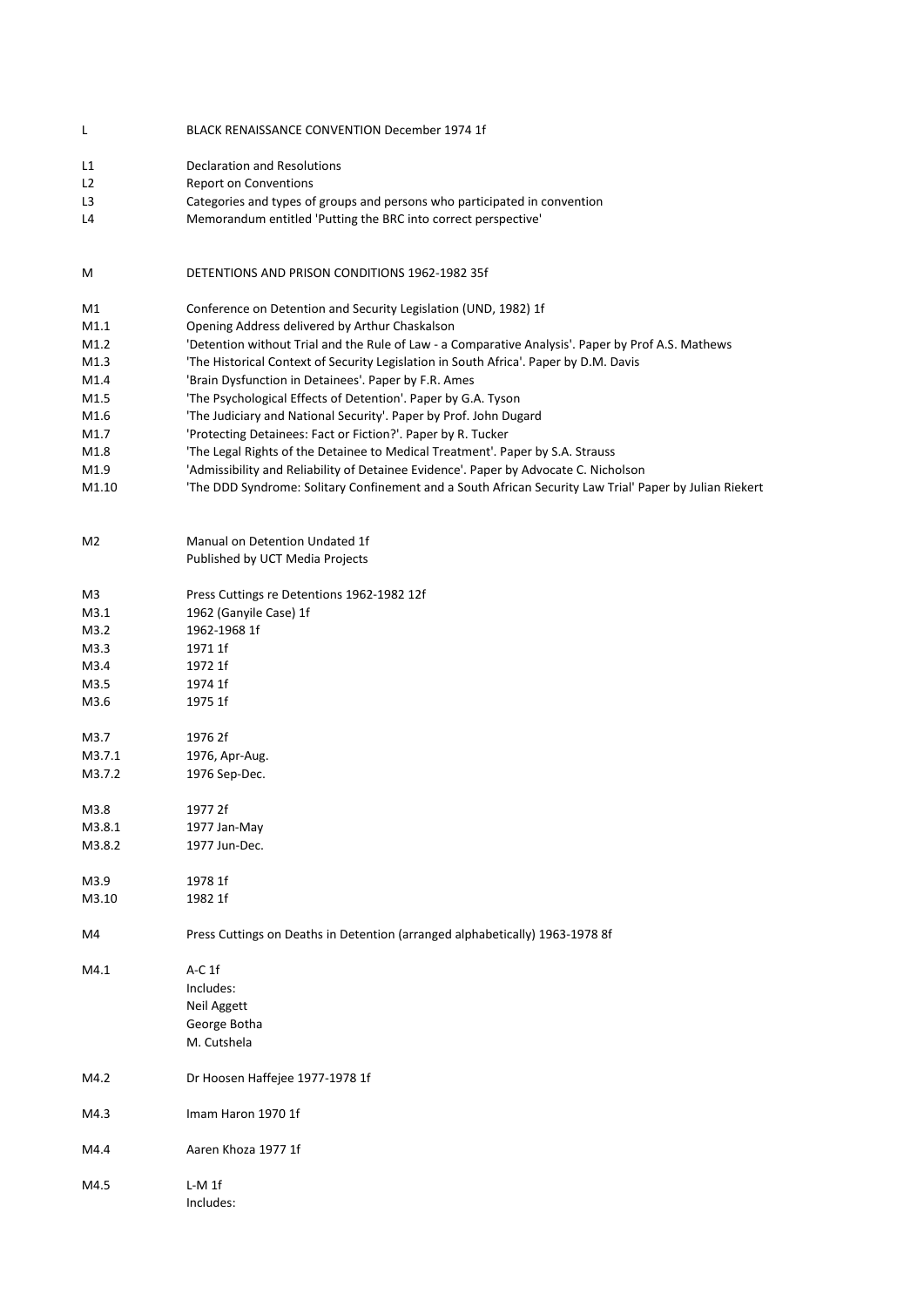|        | E. Loza                                                                                        |
|--------|------------------------------------------------------------------------------------------------|
|        | M. Mabelane                                                                                    |
|        | P. Mabija                                                                                      |
|        | Malaza                                                                                         |
|        | Malele                                                                                         |
|        | Malinga                                                                                        |
|        | Mashalane                                                                                      |
|        | L. Mazwenibe                                                                                   |
|        | Joseph Moluli                                                                                  |
|        |                                                                                                |
|        | M. Mohapi                                                                                      |
|        | Mzizi                                                                                          |
|        |                                                                                                |
| M4.6   | $N-T1f$                                                                                        |
|        | Includes:                                                                                      |
|        | L. Nozanga                                                                                     |
|        | Ntshantsha                                                                                     |
|        | S. Saloojee                                                                                    |
|        | L. Tabalaza                                                                                    |
|        | A. Timol                                                                                       |
|        | W. Tshazibane                                                                                  |
|        |                                                                                                |
| M4.7   | General Cuttings re Detention Deaths 1976-1977 1f                                              |
|        |                                                                                                |
| M4.8   | List of People who died in Detention 1963-1971 1f                                              |
|        |                                                                                                |
| M5     | Detainees Parents Support Committee 1982 - 1988 10f                                            |
| M5.1   | Reports 1986-88 1f                                                                             |
| M5.2   | Newsletter (1982) and Bulletin (1986) 2 items                                                  |
| M5.3   | Press Statements 1982-87 4 items                                                               |
| M5.4   | List of people banned from 1st January to 31 Aug 1983                                          |
| M5.5   | Dependents' Conference: extracts from reports, Apr. 1984                                       |
| M5.6   | Democratic movement under attack: a report on the state of emergency, S.A. July-September 1985 |
| M5.7   | Fact sheet for Free the Children Alliance, Mar 1987                                            |
| M5.8   | Noma Siyaboshwa: official bulletin of D.P.S.C. April 1987                                      |
| M5.9   | Lest we forget, June 1986-June 1987. A year of the state of emergency                          |
| M5.10  | Report on State of Emergency, August and Sept 1987                                             |
|        |                                                                                                |
| M6     | <b>Prison Conditions Undated 1f</b>                                                            |
|        |                                                                                                |
|        | Press Clippings relating to allegations by Manila) Gandhi of conditions in Germiston jail      |
|        |                                                                                                |
|        |                                                                                                |
| N      | PRESS CUTTINGS 1962-1987 86f                                                                   |
|        |                                                                                                |
| Ν1     | Bannings and House Arrests 1962-1981 10f                                                       |
| N1.1   | 1962 Nov. 1f                                                                                   |
| N1.2   | 1962 Dec. 1f                                                                                   |
| N1.3   | 1963-1964 1f                                                                                   |
| N1.4   | 1965-1967 1f                                                                                   |
| N1.5   | 1970 1f                                                                                        |
| N1.6   | 1971-1972 1f                                                                                   |
| N1.7   | 1973-1976 1f                                                                                   |
| N1.8   | 1977 1f                                                                                        |
| N1.9   | 1978-1979 1f                                                                                   |
| N1.10  | 1980-1981 1f                                                                                   |
|        |                                                                                                |
| N2     | Political Trials 1962-1980 43f                                                                 |
|        |                                                                                                |
| N2.1   | Spec1fic Individuals 1971-1980 10f (Arranged alphabetically)                                   |
| N2.1.1 | Breyten Breytenbach 1977                                                                       |
| N2.1.2 | Renfrew Christie 1980                                                                          |
| N2.1.3 | M.S. Essop 1971-1972                                                                           |
| N2.1.4 | Rev G.A. (french-Beytagh 1971                                                                  |
| N2.1.5 | Hack, van der Westhuizen and Beelders 1979                                                     |
|        |                                                                                                |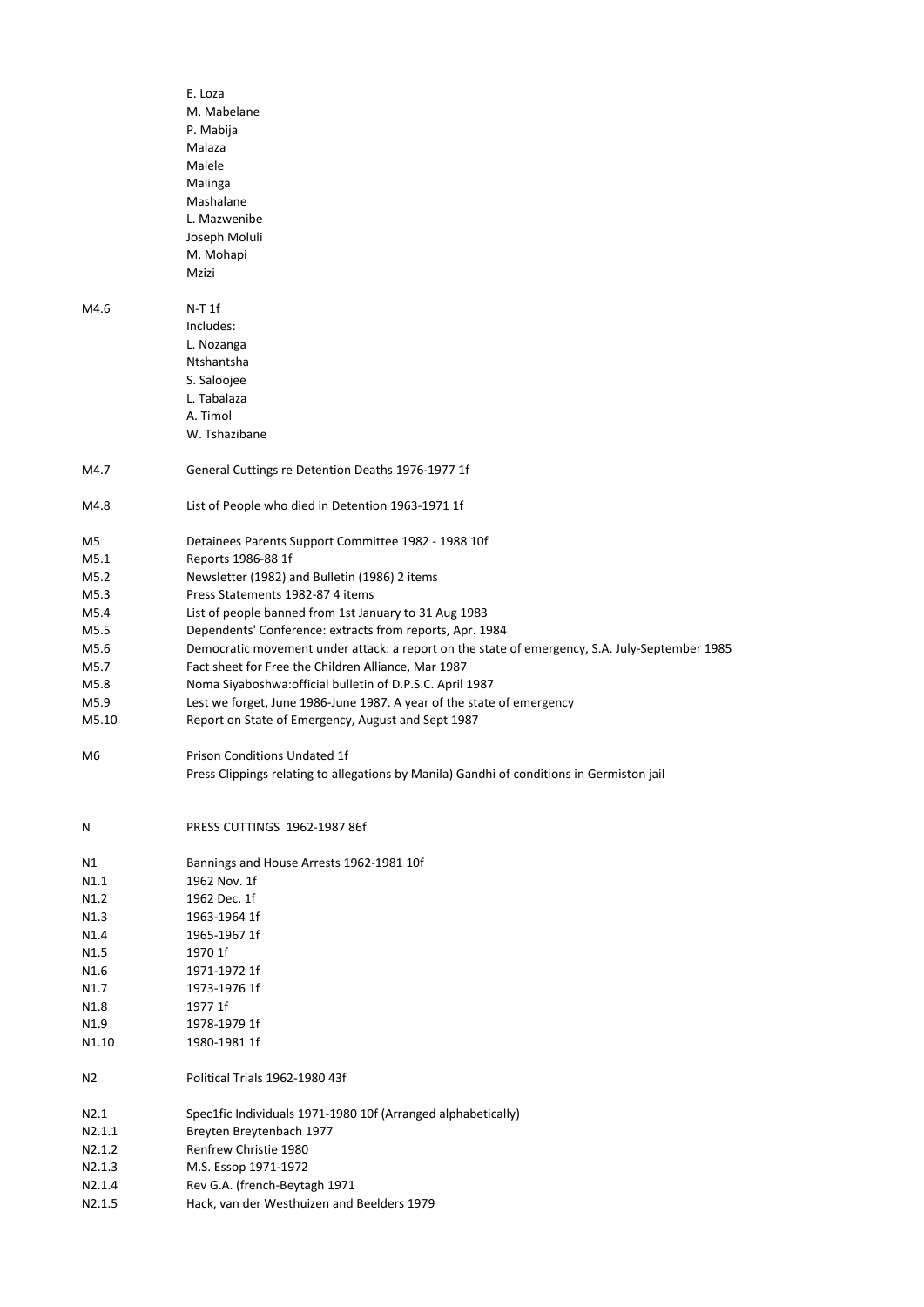| N2.1.6                         | Anthony Holiday 1976                                                                    |
|--------------------------------|-----------------------------------------------------------------------------------------|
| N2.1.7                         | Solomon Mahlangu 1978-1979                                                              |
| N2.1.8                         | Kevin Martin 1977                                                                       |
| N2.1.9                         | Rabkin and Cronin 1976-1977                                                             |
| N2.1.10                        | Raymond Suttner 1975                                                                    |
| N <sub>2.2</sub>               | Trials - General 1962-1979 33f (Arranged chronologically)                               |
| N2.2.1                         | 1962-1965 1f                                                                            |
| N2.2.2                         | 1972 1f                                                                                 |
| N <sub>2</sub> .2.3            | 1973 1f                                                                                 |
|                                |                                                                                         |
| N2.2.4                         | 1976 4f                                                                                 |
| N2.2.4.1                       | General 1f                                                                              |
| N2.2.4.2                       | Katlehong Students Sabotage Case 1f                                                     |
| N2.2.4.3                       | Pretoria Terror Trial 1f                                                                |
| N2.2.4.4                       | Mamelodi Students Riots 1f                                                              |
| N <sub>2</sub> .2.5            | 1976-1977 8f                                                                            |
| N2.2.5.1                       | Atteridgeville Student Riots 1f                                                         |
| N2.2.5.2                       | Student Lists - general 1f                                                              |
| N2.2.5.3                       | University of Zululand Riots 1f                                                         |
| N2.2.5.4                       | Pietermaritzburg Terrorism Trial. Egwala and Others 1f                                  |
| N2.2.5.5                       | Randfontein Trial and Mahlakeng Teachers & Students 1f                                  |
| N2.2.5.6                       | Randburg Terrorism Trial 1f                                                             |
| N2.2.5.7                       | Grahamstown Terrorism Trial 1f                                                          |
| N2.2.5.8                       | Port Elizabeth Student Trials 1f                                                        |
|                                |                                                                                         |
| N2.2.6                         | 1977 11 1f                                                                              |
| N2.2.6.1                       | Middelburg Sabotage Trial 1f                                                            |
| N2.2.6.2                       | Randburg Terrorism Trial 1f                                                             |
| N2.2.6.3                       | Vlakfontein Sabotage Trial 1f                                                           |
| N2.2.6.4                       | Pretoria Terrorism Trial 1f                                                             |
| N2.2.6.5                       | John Vorster Square March Trial 1f                                                      |
| N2.2.6.6                       | Carlton Bomb Blast Trial 1f                                                             |
| N2.2.6.7                       | Springs Terrorism Trial 1f                                                              |
| N2.2.6.8                       | Transkei Communism Trial 1f                                                             |
| N2.2.6.9                       | Edelstein Murder Trial 1f                                                               |
| N2.2.6.10                      | Pretoria Terrorism Trial [Sexwale and Others] 1f                                        |
| N2.2.6.11                      | General 1f                                                                              |
| N <sub>2</sub> .2.7            | 1978 2f                                                                                 |
| N2.2.7.1                       | Pretoria ANC Trial 1f                                                                   |
| N2.2.7.2                       | General 1f                                                                              |
|                                |                                                                                         |
| N <sub>2.2.8</sub><br>N2.2.8.1 | 1979 4f<br><b>Bethal PAC Trial 1f</b>                                                   |
| N2.2.8.2                       |                                                                                         |
|                                | Pietermaritzburg Treason Trial 1f<br>Sunday Express Trial 1f                            |
| N2.2.8.3<br>N2.2.8.4           |                                                                                         |
|                                | Kempton Park Sedition Trial 1f                                                          |
| N <sub>2.3</sub>               | Extract from S.A.Law Journal, 1974 'The Political Trial' some special considerations 1f |
| N3                             | South Africa Students Organisation (SASO) 1972-1977 2f                                  |
| N3.1                           | General 1972-1977 1f                                                                    |
| N3.2                           | Trials 1975-1977 1f                                                                     |
| N4                             | 1980 School Boycotts 1f                                                                 |
| N5                             | Cillie Commission (Report on 1976 Riots) 1980 1f                                        |
|                                |                                                                                         |
| N6                             | Namibia 1968-1980 1f<br>Includes:                                                       |
|                                | Ja Toiva Trial (1968)                                                                   |
|                                |                                                                                         |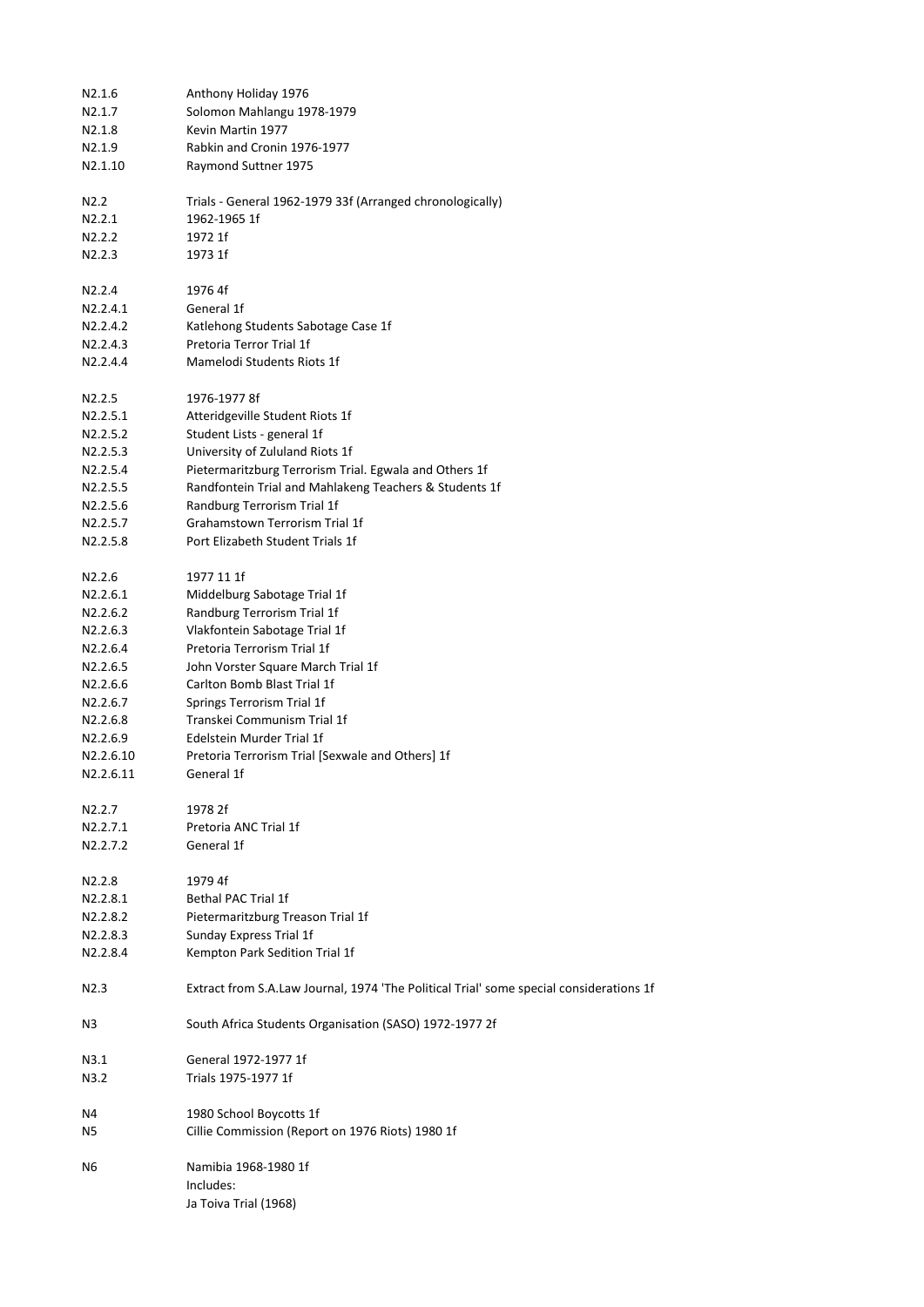## SWA Terror Trial (1975-1977) general cuttings (1976-1980)

| N7             | African National Congress (ANC) 1980-1986 1f                                                                                                |
|----------------|---------------------------------------------------------------------------------------------------------------------------------------------|
| N8             | General Political 1956-1988 24f                                                                                                             |
| N8.1           | 1956-1963 1f                                                                                                                                |
| N8.2           | 1964-1965 1f                                                                                                                                |
| N8.3           | 1966-1969 1f                                                                                                                                |
| N8.4           | 1970-1972 1f                                                                                                                                |
| N8.5           | 1973-1975 1f                                                                                                                                |
| N8.6           | 1976 Jan-Jul. 1f                                                                                                                            |
| N8.7           | 1976 Aug-Dec. 1f                                                                                                                            |
| N8.8           | 1977 Jan-Jun. 1f                                                                                                                            |
| N8.9           | 1977 Jul-Sep. 1f                                                                                                                            |
| N8.10          | 1977 Oct-Dec. 1f                                                                                                                            |
| N8.11          | 1978 1f                                                                                                                                     |
| N8.12          | 1979 Jan-May 1f                                                                                                                             |
| N8.13          | 1979 Jun-Sep. 1f                                                                                                                            |
| N8.14          | 1979 Oct-Dec. 1f                                                                                                                            |
| N8.15          | 1980 May-Aug. 1f                                                                                                                            |
| N8.16          | 1980 Sep-Dec. 1f                                                                                                                            |
| N8.17          | 1981 1f                                                                                                                                     |
| N8.18          | 1982 1f                                                                                                                                     |
| N8.19          | 1983 1f                                                                                                                                     |
| N8.20          | 1984 1f                                                                                                                                     |
| N8.21          | 1985 1f                                                                                                                                     |
| N8.22          | 1986 1f                                                                                                                                     |
| N8.23          | 1987 1f                                                                                                                                     |
| N8.24          | 1988 1f                                                                                                                                     |
|                |                                                                                                                                             |
| N9             | United Democratic Front (UDF) 1983-1987 3f                                                                                                  |
| N9.1           | 1983                                                                                                                                        |
| N9.2           | 1984-1985                                                                                                                                   |
| N9.3           | 1986-1987                                                                                                                                   |
| O              | PAPERS, MEMORANDA AND PUBLICATIONS 1971-1985 3f                                                                                             |
| 01             | Papers 1971-1985 1f                                                                                                                         |
| 01.1           | 'Apartheid: Dying or Resurgent' - Lecture by G.M. Carter, Mar.1982                                                                          |
| 01.2           | 'Migrant Labour' by Robin Gibson                                                                                                            |
| 01.3           | 'The Coloured Persons Representative Council' by B.M.G. Curry                                                                               |
| 01.4           | 'Government Created Platforms' by Dr A.M. Ramphele                                                                                          |
| 01.5           | 'The Destruction of Sophiatown' by Tom Lodge                                                                                                |
| 01.6           | 'Angola's Riches a Threat to Independence' by Paul Hoebunt, 1975                                                                            |
| 01.7           | 'Update South Africa: cooption versus confrontation'. Incomplete                                                                            |
| 01.8           | Paper by J.N. Reddy re SAIC. Seminar on Black Political Bodies created for Blacks organised by Black Community<br>Programmes Ltd., Jan.1976 |
| 01.9           | 'Poverty, Apartheid and Economic Growth' by United Nations Unit on Apartheid, Jul.1971                                                      |
| 01.1           | 'Blacks of the Third World'. Article in EBONY by Hans J. Massaquoi, Aug.1985                                                                |
| O <sub>2</sub> | Memoranda 1f                                                                                                                                |
| 02.1           | Unskilled Labour Areas: Central Transvaal and Sasolburg. Presented to Wage Board by the Wages and Economic<br>Commission, Wits, 1973        |
| 02.2           | Memorandum on the European Economic Community Code of Conduct for Companies with interests in S.A.                                          |
| 02.3           | Memorandum on Police Conduct in the Eastern Cape. Black Sash, Mar.1985                                                                      |
| O3             | Publications 1f                                                                                                                             |
| 03.1           | Foreign Affairs. Revolution in the making: Black Politics in S.A. by T.G. Karis. Winter 1983/84                                             |
| 03.2           | United States Information Service. Communist Influence in South Africa. Jan.1987                                                            |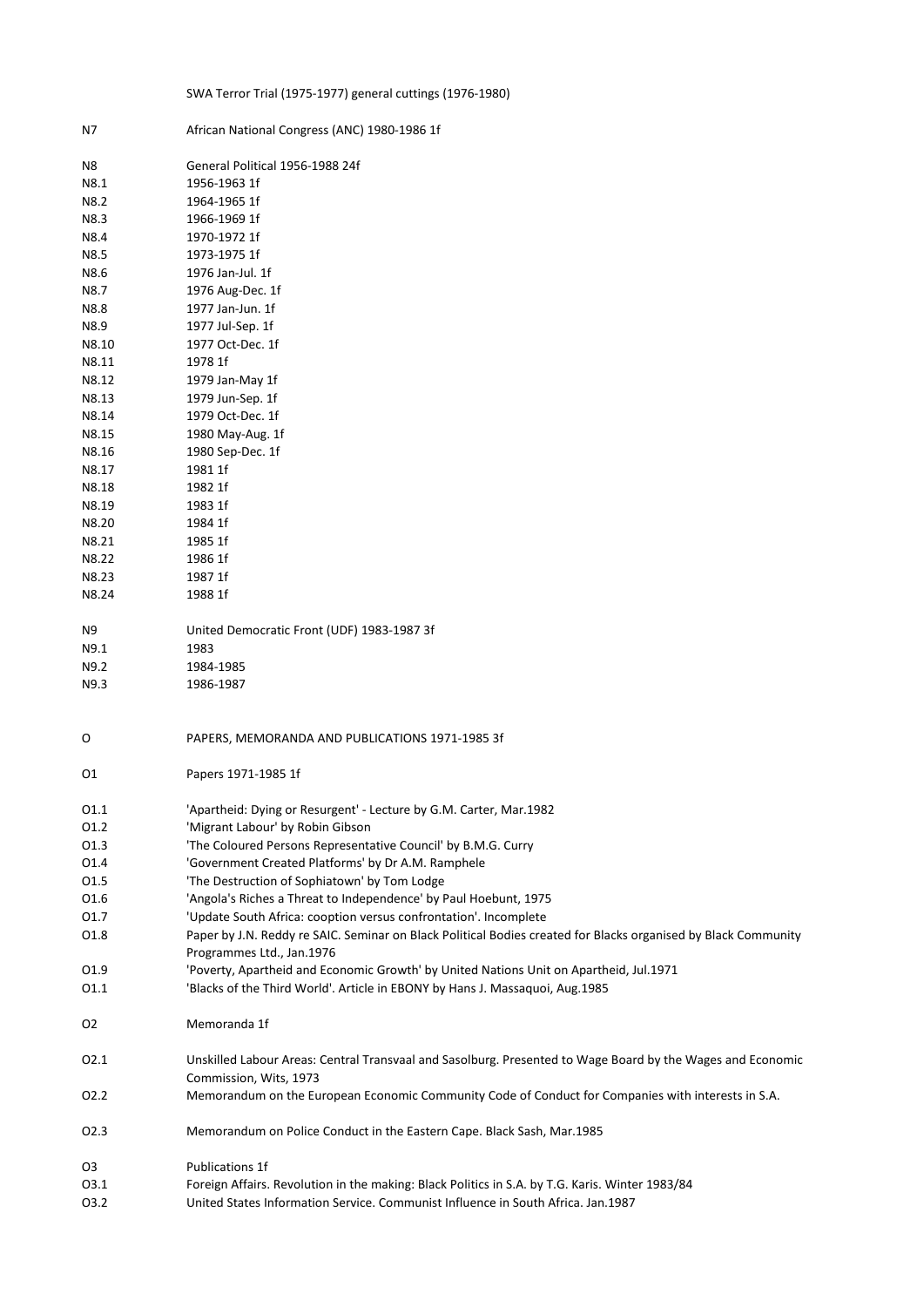| 03.3             | United States Information Service. US Deplores South African Government Attitude on Civil Rights, 1975                                 |
|------------------|----------------------------------------------------------------------------------------------------------------------------------------|
| 03.4             | South African Institute of International Affairs. Frelimo and the Transitional Government of Mozambique, Sep.1974                      |
| 03.5             | Reality, Sep.1986                                                                                                                      |
| 03.6             | Alex Art Centre News, Dec.1986 [Alexandra Township]                                                                                    |
| 03.7             | House of Assembly Debates 15-22 Jan.1960                                                                                               |
| 03.8             | The Alexandra Hostels, by the Black Sash 1972                                                                                          |
|                  |                                                                                                                                        |
| P                | WOMEN 1952 - 1991 24f and 1 box                                                                                                        |
| P1               | Federation of Black Women (S.A.) 1975-76 1f                                                                                            |
|                  | Preliminary report passed at the Black Women's Conference, Dec. 1975                                                                   |
|                  | Questionnaire about the need for a Federation minutes of Executive meeting, 17 January 1976 suggested names for<br>the Editorial Board |
| P <sub>2</sub>   | Federation of South African Women 1954 - 1989 14f                                                                                      |
| P2.1             | Constitution 1956-87 1f                                                                                                                |
|                  | Includes: Draft constitution, amendments, amended constitution and notes                                                               |
| P2.2             | History 1954-82 1f                                                                                                                     |
| P2.2.1           | The Women's Charter, Johannesburg, 17 Apr. 1954                                                                                        |
| P2.2.2           | The work of the Federation of South African Women, April 1957                                                                          |
| P2.2.3           | Hand-written notes, covering the years 1956-63                                                                                         |
| P2.2.4           | The Federation of South African Women, 1974                                                                                            |
| P2.2.5           | The Federation of South African Women, by Cherryl Walker, Jan 1978                                                                     |
| P2.2.6           | The Federation of South African Women, 1982                                                                                            |
| P <sub>2.3</sub> | Conferences 1954-85 3f                                                                                                                 |
| P2.3.1           | 1954                                                                                                                                   |
|                  | Invitation, list of signatures and report                                                                                              |
| P2.3.2           | 1959, 1961                                                                                                                             |
|                  | Agenda and draft resolution,                                                                                                           |
|                  | 1959 list of NEC elected 1961                                                                                                          |
| P2.3.3           | 1975                                                                                                                                   |
|                  | Conference report                                                                                                                      |
| P <sub>2.4</sub> | Regions 1988 1f                                                                                                                        |
| P2.4.1           | Western Cape 1988                                                                                                                      |
|                  | Programme of launch of Western Cape Region, First Cape Women's Festival and poster                                                     |
| P <sub>2.5</sub> | Memoranda, Reports and printed items 1955 - 1989 1f                                                                                    |
| P2.5.1           | What women demand May 1955                                                                                                             |
| P2.5.2           | The demands of the women of South Africa, 27 Oct 1955                                                                                  |
| P2.5.3           | On the campaign for the Freedom Charter, 1955                                                                                          |
| P2.5.4           | Women against passes, Jan 1956                                                                                                         |
| P2.5.5           | Report on a tour of the major cities of the Union submitted to the National Consultative Committee, 1956                               |
| P2.5.6           | The demand of the women of South Africa for the withdrawal of the passes for women and the repeal of the Pass<br>Laws, Aug 1956        |
| P2.5.7           | Article on women, Sep 1957                                                                                                             |
| P2.5.8           | Resistance of women to passes during 1957                                                                                              |
| P2.5.9           | Women and passes, by H Joseph, in Africa South, June 1959                                                                              |
| P2.5.10          | Programme for National Conference on South Africa's black families, Dec. 1975                                                          |
| P2.5.10a         | Women and apartheid, in Objective: Justice Aug. 1980, published by United Nations                                                      |
| P2.5.11          | Leaflet on Women issued by S.A. Congress of Trade Unions, 1981                                                                         |
| P2.5.12          | History of black women in South Africa, 1981                                                                                           |
| P2.5.13          | National Women's Day, Aug. 1982                                                                                                        |
| P2.5.14          | UCT pays tribute to Helen Joseph, Aug. 1983                                                                                            |
| P2.5.15          | FEDSAW. 30 years against apartheid, 1984. 5 items                                                                                      |
| P2.5.16          | Notice of a meeting to discuss how white women can participate in FEDSAW, Oct 1984                                                     |
| P2.5.17          | National Women's Day. 9 Aug. 1986 6 items                                                                                              |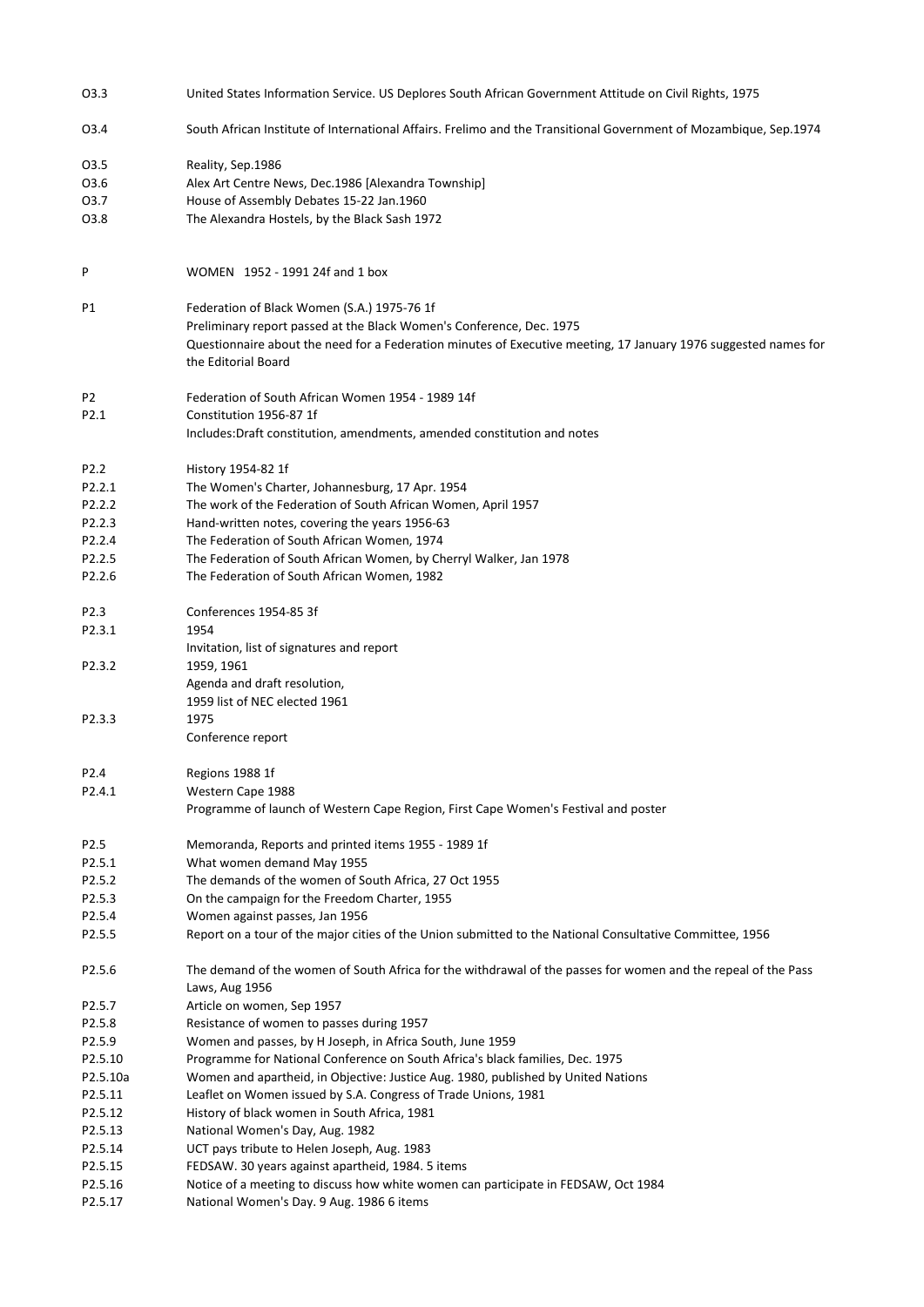| P2.5.18<br>P2.5.19<br>P2.5.20<br>P2.5.21<br>P2.5.22<br>P2.5.23<br>P2.5.24<br>P2.5.25 | Invitation to Open Day, 1 June 1987<br>FEDSAW Newsletter, Nov 1989<br>Inyanga: programme and notes for a play about women in Africa<br>International Women's Day and March. Undated<br>List of FEDSAW women on trial. Undated<br>Programme for a meeting. Undated<br>Ms notes; probably taken at a meeting. Undated<br>You have touched a woman, you have struck a rock. By Deborah May. Undated.                                                                           |
|--------------------------------------------------------------------------------------|-----------------------------------------------------------------------------------------------------------------------------------------------------------------------------------------------------------------------------------------------------------------------------------------------------------------------------------------------------------------------------------------------------------------------------------------------------------------------------|
| P <sub>2.6</sub>                                                                     | Personalities 1955 - 1986 3f                                                                                                                                                                                                                                                                                                                                                                                                                                                |
| P2.6.1                                                                               | Amanda Kwaza 1985<br>Tribute from Quakers and photograph.                                                                                                                                                                                                                                                                                                                                                                                                                   |
| P <sub>2.6.2</sub>                                                                   | Bertha Mkhize 1981<br>Biography in UK/USA                                                                                                                                                                                                                                                                                                                                                                                                                                   |
| P <sub>2.6.3</sub>                                                                   | Lilian Ngoyi 1961-80 1f<br>Press Clippings, funeral programme, tribute and extracts from articles                                                                                                                                                                                                                                                                                                                                                                           |
| P <sub>2.7</sub>                                                                     | Press Clippings 1959-86 1f<br>Includes items on National Women's Day                                                                                                                                                                                                                                                                                                                                                                                                        |
| P <sub>2.8</sub>                                                                     | Correspondence 1955-82 1f<br>Correspondents include: FEDSAW, ANC Women's League, Transvaal Indian Youth Congress, Black Sash and Cherry)<br>Walker                                                                                                                                                                                                                                                                                                                          |
| P3                                                                                   | Federation of Transvaal Women 1984-87 1f<br>Includes: records of inaugural conference, 7-9 December 1984 Workshop report 1985<br>invitation and notes for a conference 1986<br>article on the AGM held in May 1987<br>'A woman's place is in the struggle, not behind bars'<br>Women's Charter<br>Also, 3 posters 'You have touched the women; you have struck against a rock', 'We women will stand shoulder to<br>shoulder with our menfolk' and 'Welcome home Ma Sisulu' |
| P4                                                                                   | Papers and Theses 1 box                                                                                                                                                                                                                                                                                                                                                                                                                                                     |
| P4.1                                                                                 | The Black Woman in South Africa: paper presented at the Black Renaissance Convention, Hammanskraal, December<br>1974 by Fatima Meer. 14p Ts.                                                                                                                                                                                                                                                                                                                                |
| P4.2                                                                                 | Urban African Women's organisations and protest on the Rand from the years 1939 to 1956. By Cynthia Kros.<br>B.A.Honours Dissertation, University of the Witwatersrand, 1978. 83p. Ts.                                                                                                                                                                                                                                                                                      |
| P4.3                                                                                 | The resistance to the extension of passes to African women, 1954-1960. By Richard de Villiers, c. 1979. 22p Ts.                                                                                                                                                                                                                                                                                                                                                             |
| P4.4                                                                                 | Strike a rock: women and resistance in South Africa. By Cherry) Walker, 1980. 410p Ts. Draft for a published work.<br>Also notes from her thesis 'Women in 20th century South African politics: the Federation of South African Women,<br>its roots, growth and decline', M.A., U.C.T. 1978                                                                                                                                                                                 |
| P4.5                                                                                 | The role of women in the liberation struggle, 1952-59 by Moira Levy and Coco Cachalia, Apr.1980, 13p Ms.                                                                                                                                                                                                                                                                                                                                                                    |
| P4.6                                                                                 | CATAPAW and the anti-pass campaign in Cape Town in the f1fties. By Annette Griessel, SAEH Long Paper, 1981,. 69p.                                                                                                                                                                                                                                                                                                                                                           |
| P4.7                                                                                 | Ts.<br>Paper on the ANC Women's League and the Federation of South African Women by J. Schreiner. NUSAS Conference,<br>July 1982. 12p. Ts.                                                                                                                                                                                                                                                                                                                                  |
| P4.8                                                                                 | Why women rebel: a comparative study of South African Women's Resistance in Bloemfontein 1913 and<br>Johannesburg 1958. 25p. Ts.                                                                                                                                                                                                                                                                                                                                            |
| P4.9                                                                                 | A Case study of the Anti-Pass Laws Campaign in South Africa, 1955-58. Author unknown, Social Work 111.<br>Community Work, 35p. Ts.                                                                                                                                                                                                                                                                                                                                          |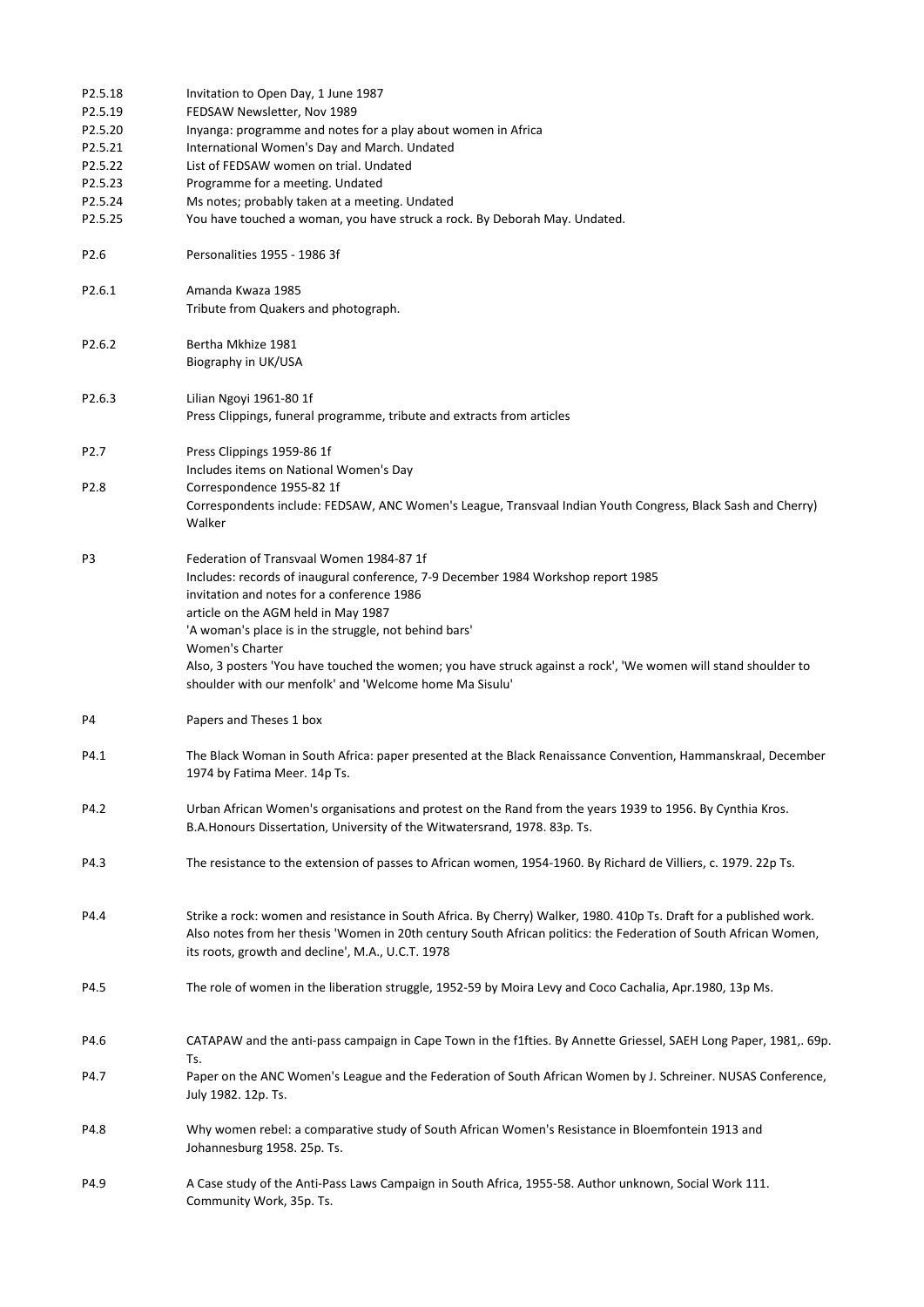| P4.10                                                     | Women: speeches at a Women Under Apartheid Conference, December 1985. Edited by Musa Myeni. 49p. Ts.                                                                                                                                                                                                                                                                                                                                        |
|-----------------------------------------------------------|---------------------------------------------------------------------------------------------------------------------------------------------------------------------------------------------------------------------------------------------------------------------------------------------------------------------------------------------------------------------------------------------------------------------------------------------|
| P4.11                                                     | An unbroken pillar: biography of Frances Baard by Barbara Schreiner, 1986. 82p. Ts. Also notice about the book in<br>The Herald, Harare.                                                                                                                                                                                                                                                                                                    |
| P4.12                                                     | The History of Black Women's Struggle against Pass Laws in South Africa, 1900 - 1960 by Julie Wells. Phd. Columbia<br>University, 1982.                                                                                                                                                                                                                                                                                                     |
| P5                                                        | National Assembly of Women 1986 1f<br>Agenda, programme, notes, resolutions and papers for a conference.                                                                                                                                                                                                                                                                                                                                    |
| P6                                                        | United Women's Organisation 1981-1989 1f<br>Constitution, history, policy, minutes, leaflets, circular letters, correspondence with H. Joseph, financial statements,<br>annual reports, newsletter and publication:'Claremont: a people's history'                                                                                                                                                                                          |
| P7                                                        | Women for Peaceful Change Now 1981-89 1f<br>In memory of Bertha Ndlumbu-Mkhize, 1981; circular letters, pamphlets, newsletters                                                                                                                                                                                                                                                                                                              |
| P8                                                        | Women's Democratic Federation Undated 1f Constitution                                                                                                                                                                                                                                                                                                                                                                                       |
| P9                                                        | Women's Movement (Durban) 1982 I item 1f<br>Women and the law                                                                                                                                                                                                                                                                                                                                                                               |
| P10                                                       | Women's Movement for Peace Undated 1f Constitution, leaflet and history                                                                                                                                                                                                                                                                                                                                                                     |
| P11<br>P11.1<br>P11.2<br>P11.3<br>P11.4<br>P11.5<br>P11.6 | Publications 1981 - 1989 1f<br>Women's struggle in S.A., in Social Review, Sep.1981<br>Women and organisation in S.A., in Social Review, Nov. 1981<br>Challenge: National Women's Day, v.1. no.3, 1981<br>National Women's Day: a theological perspective on women's resistance, 1981<br>Biographies of women of South Africa and Namibia, produced by the International Defence and Aid Fund, 1981<br>NUSAS conference on Women, July 1982 |
| P11.7                                                     | Natal Organisation of Women, 1984                                                                                                                                                                                                                                                                                                                                                                                                           |
| P11.8                                                     | Student women and change, in University of Zimbabwe Newsletter, Dec 1984                                                                                                                                                                                                                                                                                                                                                                    |
| P11.9                                                     | Women in the struggle in South Africa, from Sojourners, Dec. 1988                                                                                                                                                                                                                                                                                                                                                                           |
| P11.10                                                    | Domestic Workers struggle for protection, in Labour News, Aug 1989                                                                                                                                                                                                                                                                                                                                                                          |
| P11.11                                                    | National Women's Day, 1989                                                                                                                                                                                                                                                                                                                                                                                                                  |
| P11.12                                                    | The Women's Handbook. Published by NUSAS. Undated                                                                                                                                                                                                                                                                                                                                                                                           |
| P12                                                       | ANC Women's League 1990 - 1992 1f<br>Includes correspondenceseminar papers, statement of the National Executive Committee of the ANC on the<br>emancipation of women in South Africa, leaflets, message from Helen Joseph to the ANC Women's League on<br>National Women, s Day, August 9, 1990, 1991 and 1992 and press cuttings                                                                                                           |
| Q                                                         | SPECIAL TOPICS1954 - 1990 7f                                                                                                                                                                                                                                                                                                                                                                                                                |
| Q1                                                        | Election, 1987 1f<br>Press clippings, leaflets, statements advocating a boycott of the Election by NUSAS, SANSCO and Black Sash                                                                                                                                                                                                                                                                                                             |
| Q2                                                        | Relocations 1982 - 1988 3f                                                                                                                                                                                                                                                                                                                                                                                                                  |
| Q2.1                                                      | Association for Rural Advancement (AFRA) 1984-88 1f<br>Factsheets, special report of the Kwazulu Consolidated Commission Hearings, 1985/86 and newsletters                                                                                                                                                                                                                                                                                  |
| Q2.2                                                      | General 1982-85 1f                                                                                                                                                                                                                                                                                                                                                                                                                          |
| Q2.2.1                                                    | Ms notes by H. Joseph                                                                                                                                                                                                                                                                                                                                                                                                                       |
| Q2.2.2<br>Q2.2.3                                          | Relocations: some of the government's strategies, 1983<br>Focus on Khayelitsha, 1984                                                                                                                                                                                                                                                                                                                                                        |
|                                                           |                                                                                                                                                                                                                                                                                                                                                                                                                                             |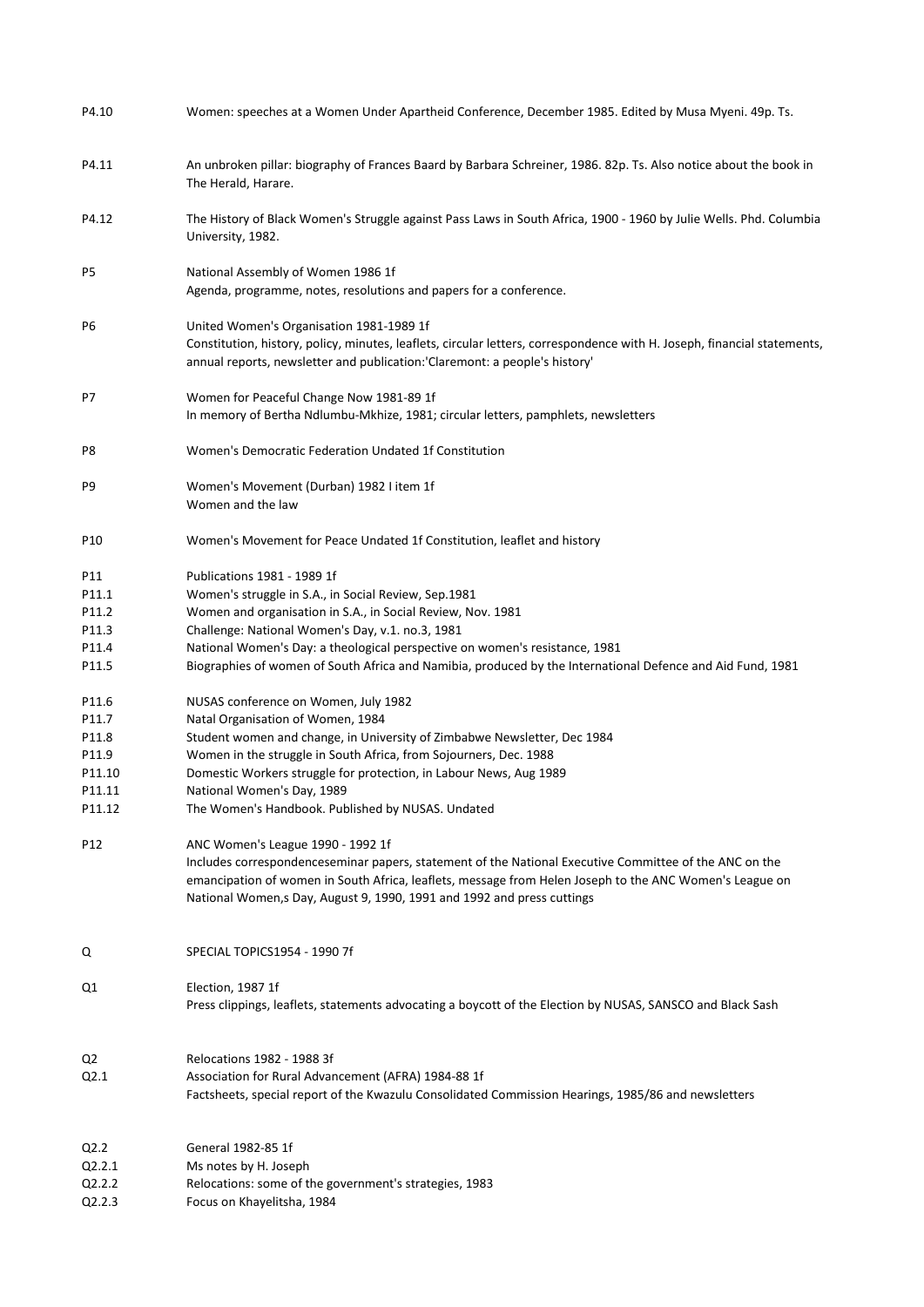| Q2.2.4              | Mathopestad, 1984                                                                                                                                                                                                                                                                                                                                                                                                                                                                                                                                                                                                                               |
|---------------------|-------------------------------------------------------------------------------------------------------------------------------------------------------------------------------------------------------------------------------------------------------------------------------------------------------------------------------------------------------------------------------------------------------------------------------------------------------------------------------------------------------------------------------------------------------------------------------------------------------------------------------------------------|
|                     | Statement by Sub-chief John Mathope and correspondence with the Minister of Co-operation, Development and                                                                                                                                                                                                                                                                                                                                                                                                                                                                                                                                       |
|                     | Education                                                                                                                                                                                                                                                                                                                                                                                                                                                                                                                                                                                                                                       |
| Q <sub>2</sub> .2.5 | Black Sash update on forced removals, 1985                                                                                                                                                                                                                                                                                                                                                                                                                                                                                                                                                                                                      |
| Q <sub>2.3</sub>    | Transvaal Rural Action Committee (TRAC) 1985-87 1f Newsletters and 'The myth of voluntary removals'                                                                                                                                                                                                                                                                                                                                                                                                                                                                                                                                             |
| Q3                  | Socialism Ms. Notebook 1f<br>Notes on Socialism v capitalism by H. Joseph                                                                                                                                                                                                                                                                                                                                                                                                                                                                                                                                                                       |
| Q4                  | Congress of the People 1954-1990 1f<br>Invitation to take part in the Congress, Bulletin, Credential Committee Report by Robert Resha, exhibit in Adams and<br>Others: transcript of shorthand notes taken by Dt. Sgt. Van Zyl Schoeman at the Congress of the Peope, copy of<br>Advance, copies of the Freedom Charter, historical analysis of 'The land shall be shared among those who work it'<br>submitted to the Publications Appeal Board 1983 and leaflets to celebrate 30 years of fighting for The Freedom<br>Charter.                                                                                                                |
| Q5                  | General Politics 1977 - 1982 1f Press Cuttings                                                                                                                                                                                                                                                                                                                                                                                                                                                                                                                                                                                                  |
| R                   | ORGANISATIONS 1954 1990 8f                                                                                                                                                                                                                                                                                                                                                                                                                                                                                                                                                                                                                      |
| R1                  | African Education Movement 1955-56 1f<br>Draft proposals on Bantu education, circular letters, history of A.E.M., report of conference, bulletins and teaching<br>material                                                                                                                                                                                                                                                                                                                                                                                                                                                                      |
| R <sub>2</sub>      | African National Congress 1987-92 1f<br>ANC leaders speak in National Student Review; ANC in-house seminar on culture - paper by Albie Sachs: 'Preparing<br>ourselves for freedom'; Statement of the NEC presented by Oliver Tambo, January 8, 1989, newsletters; Joining the<br>ANC an introductory handbook to the ANC, May 1990; Report from the Publications Control Board re The Struggle: A<br>History of the ANC; second draft of the ANC Veterans' League of South Africa (1992); amnesty international report<br>on the torture, ill-treatment and executions in ANC camps (December 1992) and statements of the ANC Women's<br>League |
| R3                  | Alliance for Radical Change c. 1974 1f<br>Press release and leaflets                                                                                                                                                                                                                                                                                                                                                                                                                                                                                                                                                                            |
| R4                  | End Conscription Campaign 1983-87 1f<br>Leaflets, pamphlets, copies of Objector, circulars, copy of South African Outlook issued for ECC Festival 1985 and<br>newsletters                                                                                                                                                                                                                                                                                                                                                                                                                                                                       |
| R5                  | Johannesburg Democratic Action Committee (JODAC) 1984-1987 1f<br>Leaflets, circular letters, JODAC NEWS, and programme and papers for workshop including 'Unbanning the ANC: a<br>background paper', 'UDF Western Cape', 'Grahamstown Committee of Democrats and Beyond.'                                                                                                                                                                                                                                                                                                                                                                       |
| R6                  | South African Congress of Democrats 1955-83 1f<br>Counter Attack, 1955-57, Fighting Talk, Aug, 1958, memorandum 'Education for knowledge' interview with P<br>Beyleveld, extract from Work in Progress on the 'Liberal Party and COD: opposition to apartheid', notes and affidavit<br>by T Karis, 1983.                                                                                                                                                                                                                                                                                                                                        |
| R7                  | United Democratic Front 1983-87 1f<br>Leaflets, constitution, declaration of principles, speech by Allan Boesak, fact sheet on the Ciskei, copies of (sizwe The<br>Nation Nov. 1985 and Mar. 1987 and message to all South Africans on the whites-only election 1987.                                                                                                                                                                                                                                                                                                                                                                           |
| S                   | MISCELLANEOUS ITEMS 1974-1985 1f                                                                                                                                                                                                                                                                                                                                                                                                                                                                                                                                                                                                                |
|                     | Includes:<br>'Sol Plaatje' a play by Mary                                                                                                                                                                                                                                                                                                                                                                                                                                                                                                                                                                                                       |

May 1983 speech by H.B.